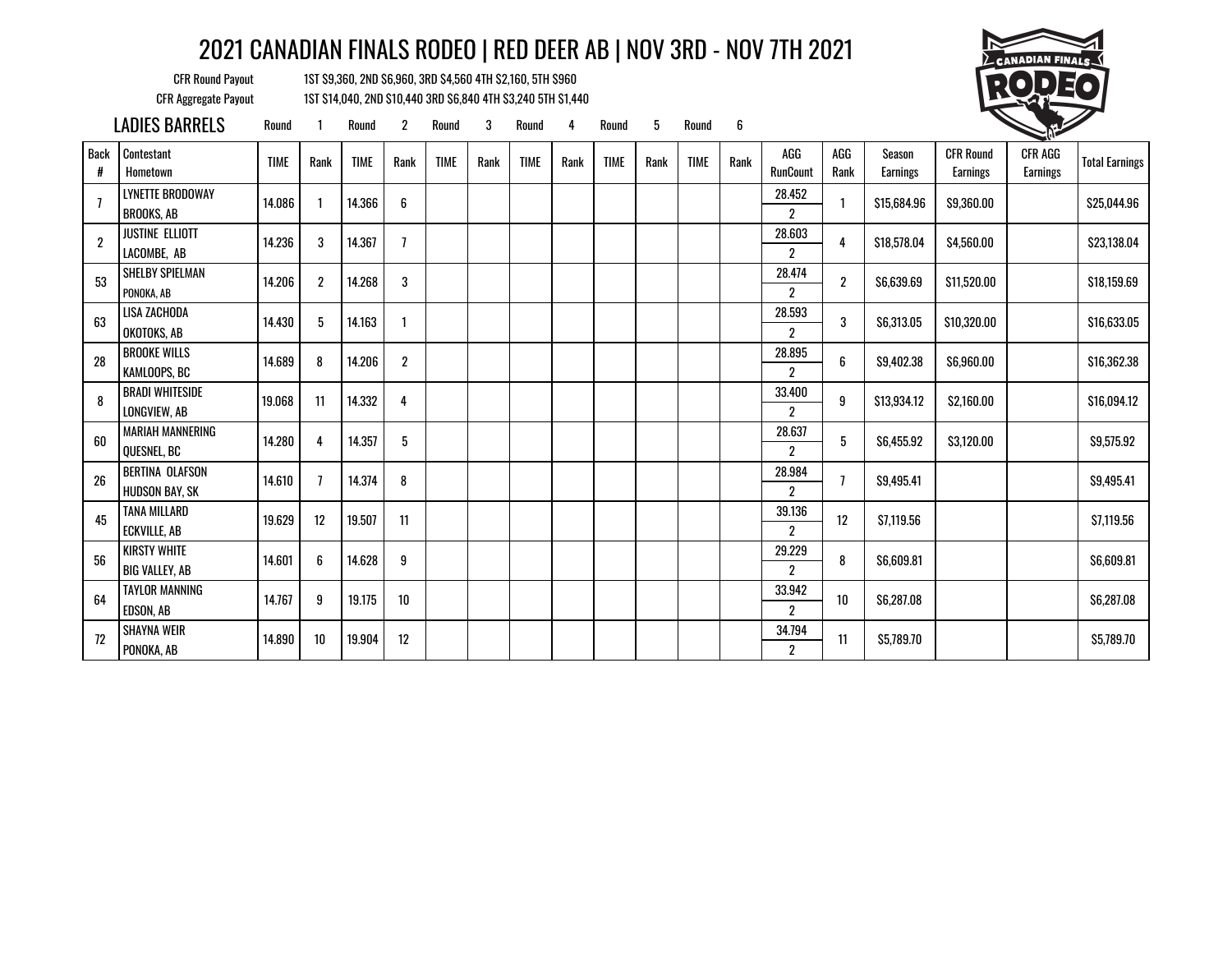CFR Round Payout 1ST \$9,360, 2ND \$6,960, 3RD \$4,560 4TH \$2,160, 5TH \$960 CFR Aggregate Payout 1ST \$14,040, 2ND \$10,440 3RD \$6,840 4TH \$3,240 5TH \$1,440



|             | <b>BAREBACK</b>            | Round                 |                | Round                 | 2              | Round                 | 3    | Round                 | 4    | Round                 | 5    | Round                 | 6    |                  |                |                           |                                     | <b>CONTRACTOR</b>                 |                       |
|-------------|----------------------------|-----------------------|----------------|-----------------------|----------------|-----------------------|------|-----------------------|------|-----------------------|------|-----------------------|------|------------------|----------------|---------------------------|-------------------------------------|-----------------------------------|-----------------------|
| <b>Back</b> | Contestant<br>Hometown     | Score<br><b>Stock</b> | Rank           | Score<br><b>Stock</b> | Rank           | Score<br><b>Stock</b> | Rank | Score<br><b>Stock</b> | Rank | Score<br><b>Stock</b> | Rank | Score<br><b>Stock</b> | Rank | AGG<br>HeadCount | AGG<br>Rank    | <b>Season</b><br>Earnings | <b>CFR Round</b><br><b>Earnings</b> | <b>CFR AGG</b><br><b>Earnings</b> | <b>Total Earnings</b> |
| 77          | <b>JAKE VOLD</b>           | 83.50                 |                | 87.75                 |                |                       |      |                       |      |                       |      |                       |      | 171.25           | 3              | \$5,434.88                | \$11,520.00                         |                                   | \$16,954.88           |
|             | <b>CARSTAIRS, AB</b>       | 238                   |                | 202                   |                | 222                   |      |                       |      |                       |      |                       |      | $\overline{2}$   |                |                           |                                     |                                   |                       |
| 57          | <b>CLINT LAYE</b>          | 87.25                 |                | 72.75                 | 9              |                       |      |                       |      |                       |      |                       |      | 160.00           | T <sub>6</sub> | \$6,471.95                | \$9,360.00                          |                                   | \$15,831.95           |
|             | CADOGAN, AB                | 234                   |                | 228                   |                | 240                   |      |                       |      |                       |      |                       |      | $\overline{2}$   |                |                           |                                     |                                   |                       |
| 62          | <b>LINDEN WOODS</b>        | 86.00                 | 3              | 85.75                 | 3              |                       |      |                       |      |                       |      |                       |      | 171.75           | $\overline{2}$ | \$6,383.67                | \$9,120.00                          |                                   | \$15,503.67           |
|             | <b>HIGH RIVER, AB</b>      | 209                   |                | 211                   |                | 220                   |      |                       |      |                       |      |                       |      | 2                |                |                           |                                     |                                   |                       |
| 79          | <b>KY MARSHALL</b>         | 86.75                 | $\overline{2}$ | 85.25                 |                |                       |      |                       |      |                       |      |                       |      | 172.00           |                | \$5.407.54                | \$9.120.00                          |                                   | \$14,527.54           |
|             | <b>BOWDEN, AB</b>          | 245                   |                | 210                   |                | 241                   |      |                       |      |                       |      |                       |      | $\overline{2}$   |                |                           |                                     |                                   |                       |
| 12          | <b>DANTAN BERTSCH</b>      | 81.50                 |                | 78.50                 | 6              |                       |      |                       |      |                       |      |                       |      | 160.00           | T <sub>6</sub> | \$13,494.59               |                                     |                                   | \$13,494.59           |
|             | TOMPKINS, SK               | 200                   |                | 229                   |                | 205                   |      |                       |      |                       |      |                       |      | 2                |                |                           |                                     |                                   |                       |
| 15          | COLE GOODINE               | 78.75                 | 8              | 76.25                 | 8              |                       |      |                       |      |                       |      |                       |      | 155.00           | 8              | \$12,973,93               |                                     |                                   | \$12,973,93           |
|             | <b>CARBON, AB</b>          | 243                   |                | 224                   |                | 218                   |      |                       |      |                       |      |                       |      | $\overline{2}$   |                |                           |                                     |                                   |                       |
| 111         | <b>DYLAN BILTON</b>        | 75.50                 | 9              | 86.00                 | $\overline{2}$ |                       |      |                       |      |                       |      |                       |      | 161.50           | 5              | \$3,099.94                | \$6,960.00                          |                                   | \$10,059.94           |
|             | <b>RED DEER COUNTY, AB</b> | 208                   |                | 212                   |                | 236                   |      |                       |      |                       |      |                       |      | $\overline{c}$   |                |                           |                                     |                                   |                       |
| 29          | <b>STRAWBS JONES</b>       | 82.50                 |                | BO                    |                |                       |      |                       |      |                       |      |                       |      | 82.50            | 10             | \$9,276.66                |                                     |                                   | \$9,276.66            |
|             | CLERMONT, QLD, AUS         | 207                   |                | 214                   |                | 217                   |      |                       |      |                       |      |                       |      | $\mathbf{1}$     |                |                           |                                     |                                   |                       |
| 66          | <b>TATE MACDONALD</b>      | B <sub>0</sub>        |                | B <sub>0</sub>        |                |                       |      |                       |      |                       |      |                       |      |                  |                | \$6,064.94                |                                     |                                   | \$6,064.94            |
|             | STRATHMOTE, AB             | 239                   |                | 213                   |                | 219                   |      |                       |      |                       |      |                       |      |                  |                |                           |                                     |                                   |                       |
| 92          | TY TAYPOTAT                | 82.75                 | 5              | 83.50                 | 5              |                       |      |                       |      |                       |      |                       |      | 166.25           | 4              | \$4,022.15                | \$1,920.00                          |                                   | \$5,942.15            |
|             | NANTON, AB                 | 227                   |                | 215                   |                | 204                   |      |                       |      |                       |      |                       |      | $\overline{c}$   |                |                           |                                     |                                   |                       |
| 73          | <b>COLIN ADAMS</b>         | 74.25                 | <b>T10</b>     | 78.00                 |                |                       |      |                       |      |                       |      |                       |      | 152.25           | 9              | \$5,640.61                |                                     |                                   | \$5,640.61            |
|             | <b>DELORAINE, MB</b>       | 235                   |                | 223                   |                | 221                   |      |                       |      |                       |      |                       |      | 2                |                |                           |                                     |                                   |                       |
| 89          | <b>WYATT MAINES</b>        | 74.25                 | <b>T10</b>     | BO                    |                |                       |      |                       |      |                       |      |                       |      | 74.25            | 11             |                           |                                     |                                   |                       |
|             | <b>MAPLE CREEK, SK</b>     | 233                   |                | 201                   |                | 247                   |      |                       |      |                       |      |                       |      |                  |                | \$4,228.81                |                                     |                                   | \$4,228.81            |

208~CALGARY STAMPEDE B-16 BOMB CHERRY 218~CALGARY STAMPEDE Y-92 YIPPEE KIBITZ 228~LEGEND RODEO STOCK 156 ILLEGAL SMILE 238~OUTLAW BUCKERS L10 BUCK WHEAT 209~CALGARY STAMPEDE C-15 CINCY WHITNEY 219~CALGARY STAMPEDE Z-51 ZULU WARRIOR 229~LEGEND RODEO STOCK 286 CRITICAL SMILE 239~OUTLAW BUCKERS V142 BLUE WINGS

200~BIG STONE RODEO 0 MOONLIGHT CRUSH 210~CALGARY STAMPEDE S-77 SOAP BUBBLES 220~CALGARY STAMPEDE A-47 ARBITRATOR JOE 230~LEGEND RODEO STOCK 885 CANDY SMILE 240~OUTLAW BUCKERS S91 AMERICAN THUMPER 201~BIG STONE RODEO 313 MAYHEM 211~CALGARY STAMPEDE W-38 WELCOME DELIVERY 221~CALGARY STAMPEDE A-91 AGENT LYNX 231~LEGEND RODEO STOCK 568 IMPERIAL BEACH 241~OUTLAW BUCKERS C19 FREE SHIPPING 202~BIG STONE RODEO 48 FIRED UP 212~CALGARY STAMPEDE X-9 XPLOSIV SKIES 222~CALGARY STAMPEDE C-55 CAGED WARRIOR 232~LEGEND RODEO STOCK 731 GARDEN PARTY 242~OUTLAW BUCKERS W869 ZIP CODE 203~-C5 RODEO COMPANY F21 BLACK STRAP 213~CALGARY STAMPEDE C-16 CHOKE CHERRY 223~CALGARY STAMPEDE Y-5 YOU SEE ME 233~MACZA PRO RODEO 311 DIRTY LOOKS 243~SAWYER PRO RODEO 122 TURN BACK TIME 204~-C5 RODEO COMPANY 44- SESAME STREET 214~CALGARY STAMPEDE P-65 PRINCESS WARRIOR 224~DUANE KESLER RODEO 96 NIGHT LIFE 234~MACZA PRO RODEO 1 LUCKY DRAW 244~SAWYER PRO RODEO Z-19 LEGACY 205~-C5 RODEO COMPANY 601 BLACK FEATHERS 215~CALGARY STAMPEDE B-45 BUCKING KNIGHT 225~DUFFY RODEO 420 BAY MOON 235~MACZA PRO RODEO 6 STEELY DAN 245~VOLD RODEO 838 MUCHO DINERO 206~-C5 RODEO COMPANY 520 SUNDAY SINNER 216~CALGARY STAMPEDE Z-16 ZIG ZAG CHERRY 226~DUFFY RODEO 213 BLUE BANANAS 236~MACZA PRO RODEO 118 OLS TUBS STEVIE KNICKS 246~VOLD RODEO 971 THE RITZ 207~CALGARY STAMPEDE B-12 BIG TIMIN HOUSTON 217~CALGARY STAMPEDE T-19 TOOTSIE ROLL 227~LEGEND RODEO STOCK 552 DOUBLE DIPPIN 237~MACZA PRO RODEO 43 IM A WINNER 247~VOLD RODEO 73 TRUE GRIT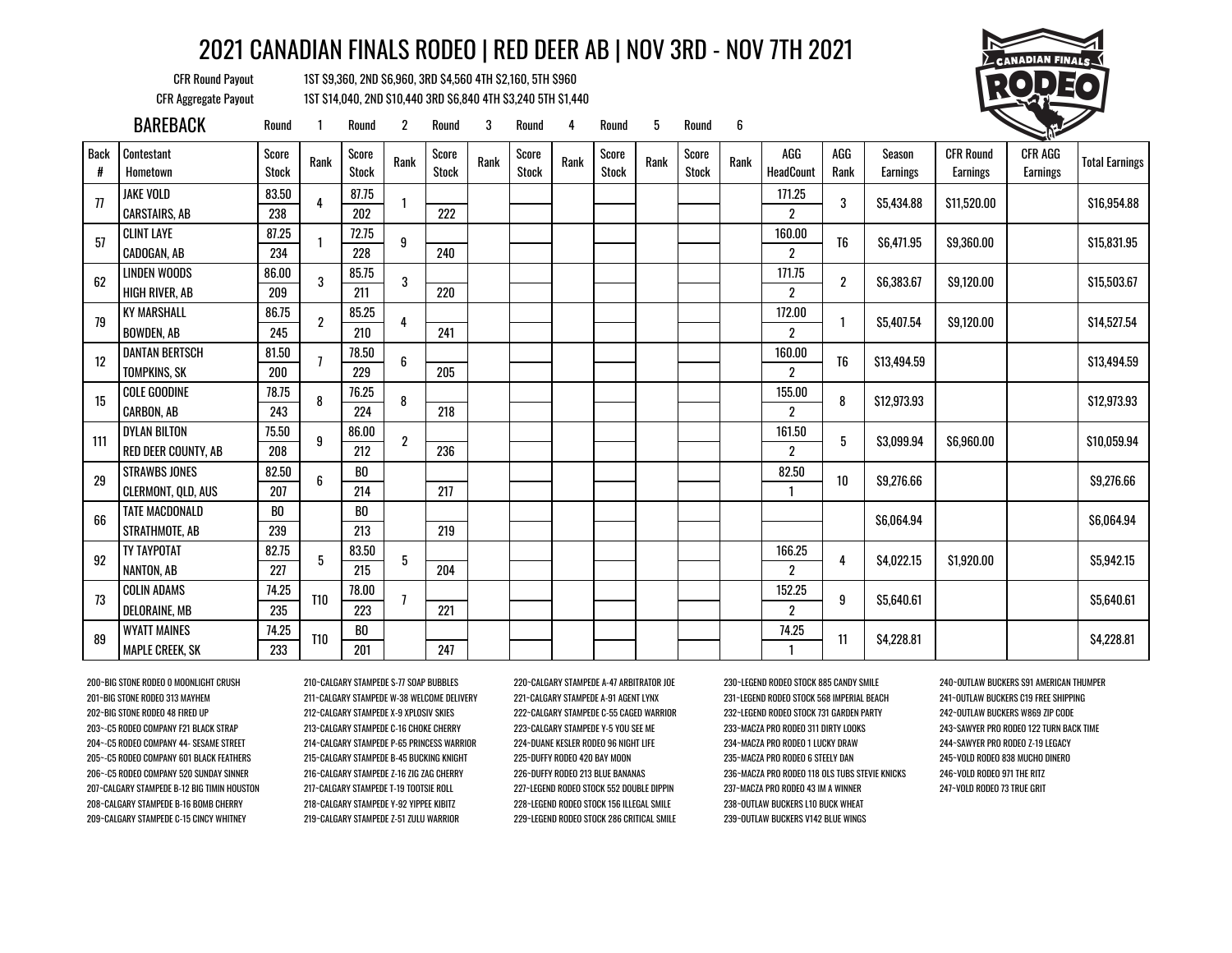CFR Round Payout 1ST \$9,360, 2ND \$6,960, 3RD \$4,560 4TH \$2,160, 5TH \$960 CFR Aggregate Payout 1ST \$14,040, 2ND \$10,440 3RD \$6,840 4TH \$3,240 5TH \$1,440



STEER WRESTLING Round 1 Round 2 Round 3 Round 4 Round 5 Round 6

| Back<br># | Contestant<br>Hometown | Time<br><b>Stock</b> | Rank             | Time<br><b>Stock</b> | Rank             | <b>Time</b><br><b>Stock</b> | Rank | Time<br><b>Stock</b> | Rank | Time<br><b>Stock</b> | Rank | <b>Time</b><br><b>Stock</b> | Rank | AGG<br><b>RunCount</b> | AGG<br>Rank    | Season<br>Earnings | <b>CFR Round</b><br>Earnings | <b>CFR AGG</b><br>Earnings | <b>Total Earnings</b> |
|-----------|------------------------|----------------------|------------------|----------------------|------------------|-----------------------------|------|----------------------|------|----------------------|------|-----------------------------|------|------------------------|----------------|--------------------|------------------------------|----------------------------|-----------------------|
| 23        | <b>CODY CASSIDY</b>    | 3.5                  |                  | 6.7                  | T <sub>6</sub>   |                             |      |                      |      |                      |      |                             |      | 10.2                   | 4              | \$10,475.71        | \$9,360.00                   |                            | \$19,835.71           |
|           | DONALDA, AB            | 52                   |                  |                      |                  |                             |      |                      |      |                      |      |                             |      | $\boldsymbol{2}$       |                |                    |                              |                            |                       |
| 16        | <b>STEPHEN CULLING</b> | 13.9                 | T <sub>9</sub>   | 4.3                  | $\boldsymbol{2}$ |                             |      |                      |      |                      |      |                             |      | 18.2                   | 8              | \$11,338,54        | \$6,960.00                   |                            | \$18,298.54           |
|           | FORT ST JOHN, BC       | 138                  |                  |                      |                  |                             |      |                      |      |                      |      |                             |      | $\overline{2}$         |                |                    |                              |                            |                       |
| 43        | <b>TY MILLER</b>       | 14.3                 | 12               | $3.8\,$              |                  |                             |      |                      |      |                      |      |                             |      | 18.1                   |                | \$7,205.34         | \$9,360.00                   |                            | \$16,565.34           |
|           | WAINWRIGHT, AB         | 32                   |                  |                      |                  |                             |      |                      |      |                      |      |                             |      | $\boldsymbol{2}$       |                |                    |                              |                            |                       |
| 22        | <b>CURTIS CASSIDY</b>  | 4.0                  | 3                | NT                   |                  |                             |      |                      |      |                      |      |                             |      | 4.0                    | 11             | \$9,306.01         | \$4,560,00                   |                            | \$13,866.01           |
|           | DONALDA, AB            | 46                   |                  |                      |                  |                             |      |                      |      |                      |      |                             |      | $\mathbf{1}$           |                |                    |                              |                            |                       |
| 30        | <b>MATT RICHARDSON</b> | 4.3                  | 6                | 4.5                  | 3                |                             |      |                      |      |                      |      |                             |      | $\pmb{8.8}$            |                | \$9.219.39         | \$4,560.00                   |                            | \$13,779.39           |
|           | OLDS, AB               | 30                   |                  |                      |                  |                             |      |                      |      |                      |      |                             |      | $\overline{2}$         |                |                    |                              |                            |                       |
| 75        | <b>DUSTIN WALKER</b>   | 3.7                  | $\boldsymbol{2}$ | NT                   |                  |                             |      |                      |      |                      |      |                             |      | 3.7                    | 10             | \$5,460.47         | \$6,960.00                   |                            | \$12,420.47           |
|           | VANSCOY, SK            | 43                   |                  |                      |                  |                             |      |                      |      |                      |      |                             |      |                        |                |                    |                              |                            |                       |
| 37        | <b>HARLEY COLE</b>     | 4.1                  | 4                | 6.0                  | 5                |                             |      |                      |      |                      |      |                             |      | 10.1                   | 3              | \$7,734.05         | \$3,120.00                   |                            | \$10,854.05           |
|           | OKOTOKS, AB            | 51                   |                  |                      |                  |                             |      |                      |      |                      |      |                             |      | $\overline{2}$         |                |                    |                              |                            |                       |
| 42        | <b>TIM KEMP</b>        | 5.2                  | 8                | 4.7                  | 4                |                             |      |                      |      |                      |      |                             |      | 9.9                    | $\overline{2}$ | \$7,387.29         | \$2,160.00                   |                            | \$9,547.29            |
|           | <b>KINCARDINE, ON</b>  | 122                  |                  |                      |                  |                             |      |                      |      |                      |      |                             |      | $\boldsymbol{2}$       |                |                    |                              |                            |                       |
| 27        | <b>JUSTIN MILLER</b>   | 4.6                  |                  | 6.7                  | T <sub>6</sub>   |                             |      |                      |      |                      |      |                             |      | 11.3                   | 5              | \$9,415.98         |                              |                            | \$9,415.98            |
|           | <b>VIRDEN, MB</b>      | 65                   |                  |                      |                  |                             |      |                      |      |                      |      |                             |      | $\boldsymbol{2}$       |                |                    |                              |                            |                       |
| 47        | <b>STRAWS MILAN</b>    | 4.2                  | 5                | 10.8                 | 8                |                             |      |                      |      |                      |      |                             |      | 15.0                   | 6              | \$6,994.96         | \$960.00                     |                            | \$7,954.96            |
|           | <b>COCHRANE, AB</b>    | $10\,$               |                  |                      |                  |                             |      |                      |      |                      |      |                             |      | $\boldsymbol{2}$       |                |                    |                              |                            |                       |
| 41        | <b>RYAN SHUCKBURGH</b> | 13.9                 | T <sub>9</sub>   | 14.7                 | 9                |                             |      |                      |      |                      |      |                             |      | 28.6                   | 9              | \$7,448.54         |                              |                            | \$7,448.54            |
|           | <b>INNISFAIL, AB</b>   | 126                  |                  |                      |                  |                             |      |                      |      |                      |      |                             |      | $\overline{2}$         |                |                    |                              |                            |                       |
| 18        | <b>QUENTIN BRANDEN</b> | 13.9                 | T <sub>9</sub>   | NT                   |                  |                             |      |                      |      |                      |      |                             |      | 13.9                   |                |                    |                              |                            |                       |
|           | <b>BARRHEAD, AB</b>    | 125                  |                  |                      |                  |                             |      |                      |      |                      |      |                             |      | 1                      | 12             | \$5,364.86         |                              |                            | \$5,364.86            |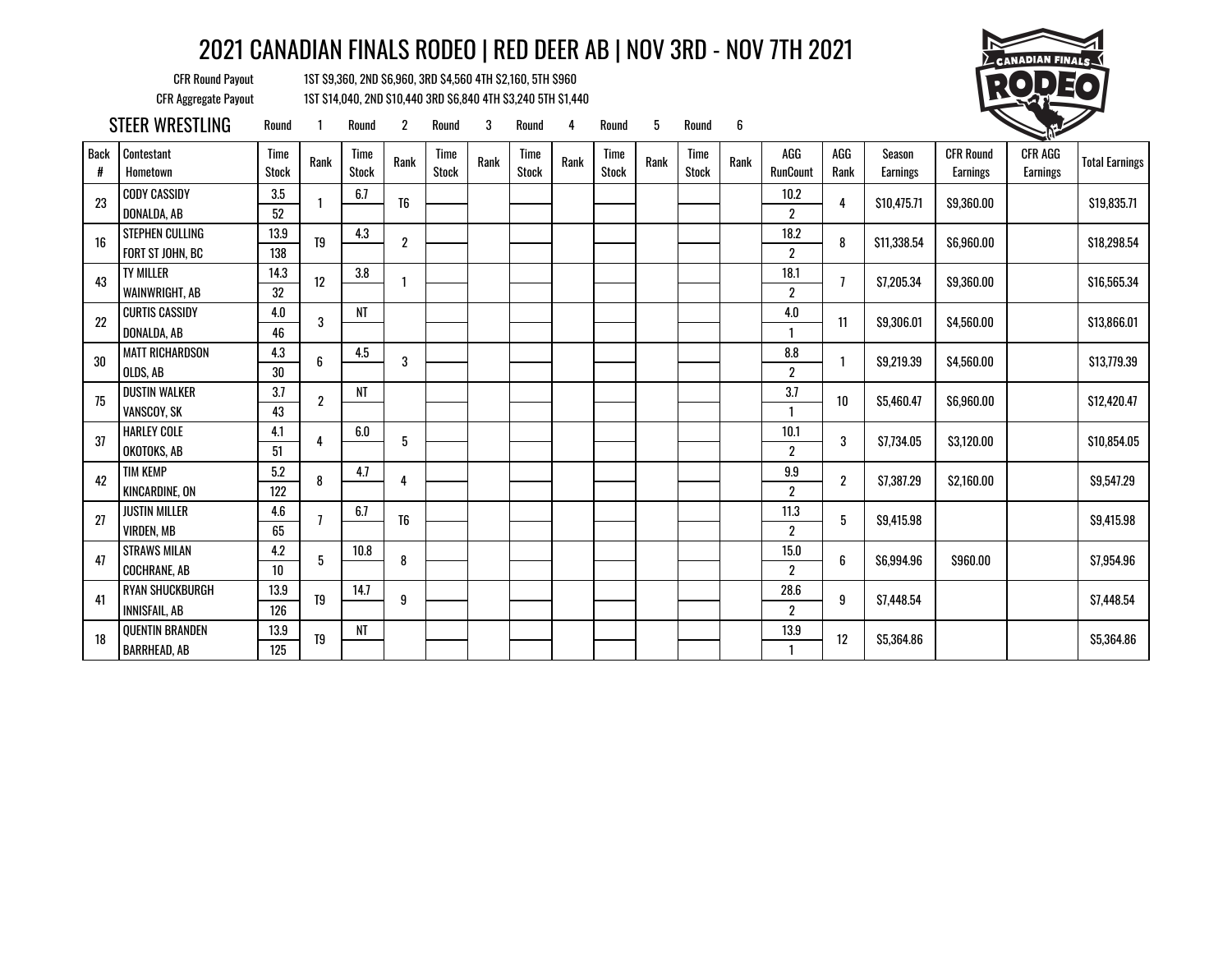CFR Round Payout 1ST \$9,360, 2ND \$6,960, 3RD \$4,560 4TH \$2,160, 5TH \$960 CFR Aggregate Payout 1ST \$14,040, 2ND \$10,440 3RD \$6,840 4TH \$3,240 5TH \$1,440



|                  | TEAM ROPING             | Round                   |                | Round                | $\overline{2}$   | Round                | 3    | Round                | 4    | Round         | 5    | Round                | 6    |                        |                |                    |                              |                     |                               |
|------------------|-------------------------|-------------------------|----------------|----------------------|------------------|----------------------|------|----------------------|------|---------------|------|----------------------|------|------------------------|----------------|--------------------|------------------------------|---------------------|-------------------------------|
| <b>Back</b><br># | Contestant<br>Hometown  | Time<br><b>Stock</b>    | Rank           | Time<br><b>Stock</b> | Rank             | Time<br><b>Stock</b> | Rank | Time<br><b>Stock</b> | Rank | Time<br>Stock | Rank | Time<br><b>Stock</b> | Rank | AGG<br><b>RunCount</b> | AGG<br>Rank    | Season<br>Earnings | <b>CFR Round</b><br>Earnings | CFR AGG<br>Earnings | <b>Total Team</b><br>Earnings |
| 58 59            | <b>TEE MCLEOD</b>       | 4.3                     |                | 4.1                  |                  |                      |      |                      |      |               |      |                      |      | 8.4                    | 1              | \$6,465.92         | \$18,720.00                  |                     | \$50,371.82                   |
|                  | <b>BRADY CHAPPEL</b>    | 75                      |                |                      |                  |                      |      |                      |      |               |      |                      |      | $\overline{2}$         |                | \$6,465,90         | \$18,720.00                  |                     |                               |
| 84 20            | <b>LOGAN BONNETT</b>    | 5.6                     | 3              | 4.2                  | $\boldsymbol{2}$ |                      |      |                      |      |               |      |                      |      | 9.8                    | $\overline{2}$ | \$5,132.80         | \$11,520.00                  |                     | \$34,164.51                   |
|                  | <b>KEELY BONNETT</b>    | 15                      |                |                      |                  |                      |      |                      |      |               |      |                      |      | $\overline{2}$         |                | \$5,991.71         | \$11,520.00                  |                     |                               |
| 6 3              | DAWSON GRAHAM           | NT                      |                | NT                   |                  |                      |      |                      |      |               |      |                      |      |                        |                | \$16,345.81        |                              |                     | \$33,316.74                   |
|                  | <b>DILLON GRAHAM</b>    | 51                      |                |                      |                  |                      |      |                      |      |               |      |                      |      |                        |                | \$16,970.93        |                              |                     |                               |
| 19 <sub>1</sub>  | <b>KASH BONNETT</b>     | 5.8                     | T <sub>4</sub> | 9.3                  | 6                |                      |      |                      |      |               |      |                      |      | 15.1                   | 6              | \$10,915.26        | \$1,560.00                   |                     | \$24,950.54                   |
|                  | <b>LOGAN SPADY</b>      | 73                      |                |                      |                  |                      |      |                      |      |               |      |                      |      | $\overline{2}$         |                | \$10,915.28        | \$1,560.00                   |                     |                               |
| 83 82            | <b>CLAY ULLERY</b>      | 5.0                     | $\overline{2}$ | NT                   |                  |                      |      |                      |      |               |      |                      |      | $5.0\,$                | $\overline{1}$ | \$5,146.97         | \$6,960.00                   |                     | \$24,213.94                   |
|                  | <b>TYCE MCLEOD</b>      | 21                      |                |                      |                  |                      |      |                      |      |               |      |                      |      |                        |                | \$5,146.97         | \$6,960.00                   |                     |                               |
| 11 <sub>9</sub>  | <b>STEELE DEPAOLI</b>   | 9.2                     |                | 4.3                  | 3                |                      |      |                      |      |               |      |                      |      | 13.5                   | 5              | \$6,770.42         | \$4,560.00                   |                     | \$22,660.80                   |
|                  | <b>RILEY WARREN</b>     | 45                      |                |                      |                  |                      |      |                      |      |               |      |                      |      | $\overline{2}$         |                | \$6,770.38         | \$4,560.00                   |                     |                               |
| 55 74            | <b>TATE SCHMIDT</b>     | 5.8                     | T <sub>4</sub> | 4.9                  | 4                |                      |      |                      |      |               |      |                      |      | 10.7                   | 3              | \$6,625.13         | \$3,720.00                   |                     | \$19,531.69                   |
|                  | <b>KAGEN SCHMIDT</b>    | 160                     |                |                      |                  |                      |      |                      |      |               |      |                      |      | $\overline{2}$         |                | \$5,466.56         | \$3,720.00                   |                     |                               |
| 34 35            | TEL FLEWELLING          | 14.5                    | 9              | NT                   |                  |                      |      |                      |      |               |      |                      |      | 14.5                   | 9              | \$8,045.13         |                              |                     | \$16,090.24                   |
|                  | <b>TYREL FLEWELLING</b> | $\overline{\mathbf{2}}$ |                |                      |                  |                      |      |                      |      |               |      |                      |      | 1                      |                | S8.045.11          |                              |                     |                               |
| 38 50            | <b>DENVER JOHNSON</b>   | 9.6                     | 8              | NT                   |                  |                      |      |                      |      |               |      |                      |      | 9.6                    | 8              | \$7,503.07         |                              |                     | \$14,195.89                   |
|                  | WYATT EIRIKSON          | 5                       |                |                      |                  |                      |      |                      |      |               |      |                      |      |                        |                | \$6,692.82         |                              |                     |                               |
| 67 68            | <b>TUFTIN MCLEOD</b>    | 7.4                     | 6              | 6.0                  | 5                |                      |      |                      |      |               |      |                      |      | 13.4                   | 4              | \$6,025.29         | \$960.00                     |                     | \$13,970.56                   |
|                  | <b>KODY POTTS</b>       | 195                     |                |                      |                  |                      |      |                      |      |               |      |                      |      | $\overline{2}$         |                | \$6.025.27         | \$960.00                     |                     |                               |
| 51 52            | <b>BRETT BUSS</b>       | NT                      |                | NT                   |                  |                      |      |                      |      |               |      |                      |      |                        |                | \$6,664.79         |                              |                     | \$13,329.56                   |
|                  | <b>KLAY WHYTE</b>       | 24                      |                |                      |                  |                      |      |                      |      |               |      |                      |      |                        |                | \$6,664.77         |                              |                     |                               |
| 71 18            | <b>GRADY BRANDEN</b>    | NT                      |                | NT                   |                  |                      |      |                      |      |               |      |                      |      |                        |                | \$5,791.73         |                              |                     | \$11,583.46                   |
|                  | <b>QUENTIN BRANDEN</b>  | 43                      |                |                      |                  |                      |      |                      |      |               |      |                      |      |                        |                | \$5,791.73         |                              |                     |                               |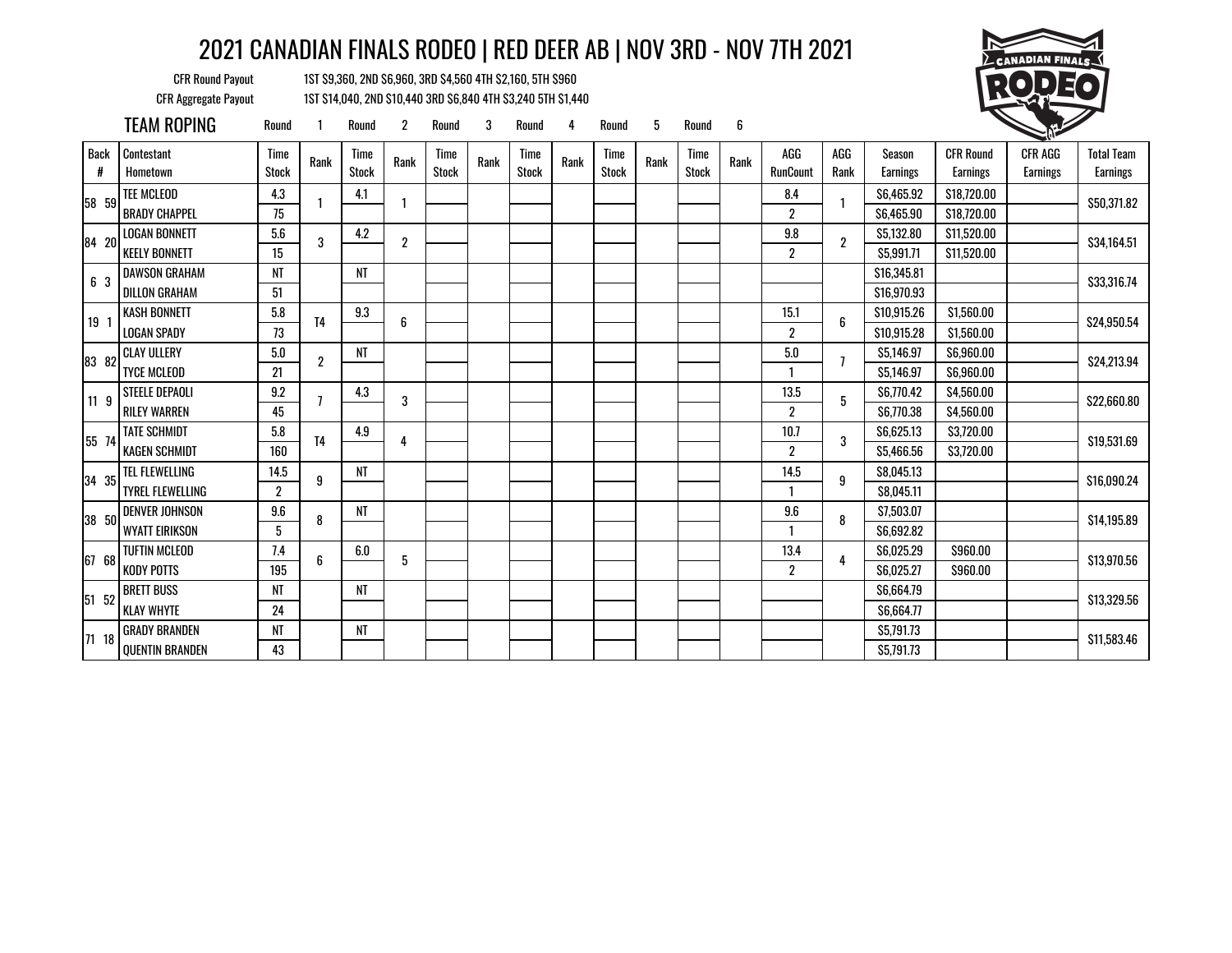CFR Round Payout 1ST \$9,360, 2ND \$6,960, 3RD \$4,560 4TH \$2,160, 5TH \$960 CFR Aggregate Payout 1ST \$14,040, 2ND \$10,440 3RD \$6,840 4TH \$3,240 5TH \$1,440



|                  | SADDLE BRONC                                  | Round                 |      | Round                 | $\overline{2}$   | Round                 | 3    | Round                 | 4    | Round                 | 5    | Round                 | 6    |                                |                |                    |                                     |                            |                       |
|------------------|-----------------------------------------------|-----------------------|------|-----------------------|------------------|-----------------------|------|-----------------------|------|-----------------------|------|-----------------------|------|--------------------------------|----------------|--------------------|-------------------------------------|----------------------------|-----------------------|
| <b>Back</b><br># | Contestant<br>Hometown                        | Score<br><b>Stock</b> | Rank | Score<br><b>Stock</b> | Rank             | Score<br><b>Stock</b> | Rank | Score<br><b>Stock</b> | Rank | Score<br><b>Stock</b> | Rank | Score<br><b>Stock</b> | Rank | AGG<br><b>HeadCount</b>        | AGG<br>Rank    | Season<br>Earnings | <b>CFR Round</b><br><b>Earnings</b> | CFR AGG<br><b>Earnings</b> | <b>Total Earnings</b> |
| 40               | <b>ZEKE THURSTON</b><br><b>BIG VALLEY, AB</b> | 87.00<br>144          |      | 84.00<br>118          | 3                | 141                   |      |                       |      |                       |      |                       |      | 171.00<br>$\overline{2}$       | T1             | \$18,583.54        | \$13,920.00                         |                            | \$32,503.54           |
| 49               | <b>SAM KELTS</b><br>STAVELY, AB               | 85.00<br>108          | 3    | 86.00<br>115          |                  | 120                   |      |                       |      |                       |      |                       |      | 171.00<br>$\overline{2}$       | T1             | \$6,925.39         | \$13,920.00                         |                            | \$20,845.39           |
| 110              | <b>K'S THOMSON</b><br>LUNDBRECK, AB           | 86.00<br>143          | 2    | 79.25<br>116          |                  | 119                   |      |                       |      |                       |      |                       |      | 165.25<br>$\overline{2}$       | T <sub>4</sub> | \$10,622.37        | \$6,960.00                          |                            | \$17,582.37           |
| 94               | DAWSON HAY<br>WILDWOOD, AB                    | 84.75<br>104          |      | BO<br>114             |                  | 103                   |      |                       |      |                       |      |                       |      | 84.75                          | 8              | \$12,419.65        | \$2,160.00                          |                            | \$14,579.65           |
| 97               | LAYTON GREEN<br>MEETING CREEK, AB             | 82.50<br>138          |      | 84.75<br>101          | $\boldsymbol{2}$ | 140                   |      |                       |      |                       |      |                       |      | 167.25<br>$\mathbf{2}^{\circ}$ | 3              | S7.413.62          | \$6,960.00                          |                            | \$14,373.62           |
| 31               | <b>LOGAN HAY</b><br>WILDWOOD, AB              | BO<br>107             |      | 79.00<br>100          | 8                | 147                   |      |                       |      |                       |      |                       |      | 79.00<br>$\mathbf{1}$          | 11             | \$10,938.96        |                                     |                            | \$10,938.96           |
| 44               | LUCAS MACZA<br>HIGH RIVER. AB                 | 83.50<br>133          | 5    | 81.75<br>136          | T <sub>5</sub>   | 121                   |      |                       |      |                       |      |                       |      | 165.25<br>$\overline{2}$       | T4             | \$7,169.94         | \$1,440.00                          |                            | \$8,609.94            |
| 87               | <b>JAKE BURWASH</b><br>NANTON, AB             | B <sub>0</sub><br>135 |      | 82.75<br>110          |                  | 102                   |      |                       |      |                       |      |                       |      | 82.75                          | 10             | \$4,814.95         | \$2,160.00                          |                            | \$6,974.95            |
| 54               | <b>CHANCE BARRASS</b><br>PEERS, AB            | 77.00<br>139          | 9    | BO<br>117             |                  | 132                   |      |                       |      |                       |      |                       |      | 77.00                          | 12             | \$6,634.86         |                                     |                            | \$6,634.86            |
| 81               | <b>KOLE ASHBACHER</b><br>ARROWWOOD, AB        | 81.25<br>105          | 8    | 81.75<br>146          | T <sub>5</sub>   | 122                   |      |                       |      |                       |      |                       |      | 163.00<br>$\overline{2}$       | 6              | \$5,910.25         | \$480.00                            |                            | \$6,390.25            |
| 76               | <b>JAKE WATSON</b><br>HUDSON HOPE, BC         | 83.25<br>109          | 6    | BO<br>113             |                  | 137                   |      |                       |      |                       |      |                       |      | 83.25                          | 9              | \$5,444.39         |                                     |                            | \$5,444.39            |
| 86               | <b>LACHLAN MILLER</b><br>WARWICK, QLD, AUS    | 76.00<br>106          | 10   | 73.25<br>111          | 9                | 142                   |      |                       |      |                       |      |                       |      | 149.25<br>$\overline{2}$       |                | \$5,029.32         |                                     |                            | \$5,029.32            |

100 BIG STONE RODEO 734 SECOND THOUGHTS 110 CALGARY STAMPEDE T-65 TIGER WARRIOR 120 CALGARY STAMPEDE S-66 STAMPEDE WARRIOR 130 DUFFY RODEO 10 BOOTILEAR 140 OUTLAW BUCKERS 508 LUNATIC PARTY 101 -C5 RODEO COMPANY F13 VIRGIL 111 CALGARY STAMPEDE U-38 URGENT DELIVERY 121 CALGARY STAMPEDE T-77 TOKYO BUBBLES 131 LEGEND RODEO STOCK 594 NAVAJO SUN 141 OUTLAW BUCKERS B8 LITTLE MUFFIN 102 -C5 RODEO COMPANY 333- KITTY WHISTLE 112 CALGARY STAMPEDE W-17 WRONG FLAVOUR 122 CALGARY STAMPEDE W-16 WILD CHERRY 132 LEGEND RODEO STOCK 23 ARTIFICIAL COLORS 142 OUTLAW BUCKERS XW OLS TUBSMAGIC CARPET 103 -C5 RODEO COMPANY 3003 TRUMP CARD 113 CALGARY STAMPEDE X-55 XENA WARRIOR 123 CALGARY STAMPEDE Y-15 Y U R FRISKY 133 MACZA PRO RODEO 2 BIG SURPRISE 143 VOLD RODEO R3 PEDRO 104 CALGARY STAMPEDE R-62 REDON ACRES 114 CALGARY STAMPEDE Y-38 YESTERDAYS DELIVERY 124 CALGARY STAMPEDE Z-92 ZAKA KIBITZ 134 MACZA PRO RODEO 647 LITTLE SISTER 144 VOLD RODEO 135 SPLIT DECISION 105 CALGARY STAMPEDE W-1 WEEKEND DEPARTURE 115 CALGARY STAMPEDE Z-37 ZOARIA HILLS 125 CALGARY STAMPEDE B-26 BUSINESS GIRL 135 MACZA PRO RODEO D44 DARK SECRET 145 VOLD RODEO 53 ONE MORE REASON 106 CALGARY STAMPEDE Z-1 ZEALOUS DEPARTURE 116 CALGARY STAMPEDE Z-63 ZASTRON ACRES 226 CALGARY STAMPEDE B-83 BORDELINE UNTIMELY 136 MACZA PRO RODEO 226 HONEYMOON 146-VOLD RODEO 273 STACK EM UP 107 CALGARY STAMPEDE S-15 SERGENT WHITNEY 117 CALGARY STAMPEDE C-75 CRAKING THE TILL 127 CALGARY STAMPEDE P-51 PEIGAN WARRIOR 137 MACZA PRO RODEO 242 OLS TUBS GET SMART 147~VOLD RODEO 32 ALBERTA MOON 108 CALGARY STAMPEDE U-7 UMBER BUBBLES 118 CALGARY STAMPEDE B-92 BABY KIBITZ 128 CALGARY STAMPEDE B-54 BURBAN 138 OUTLAW BUCKERS W42 COMEBACK RED 109 CALGARY STAMPEDE A-73 AMAZON HILLS 119 CALGARY STAMPEDE S-83 SPECIAL DELIVERY 129 CALGARY STAMPEDE U-8 UVID BUBBLES 139 OUTLAW BUCKERS D983 BRIGHT LIGHTS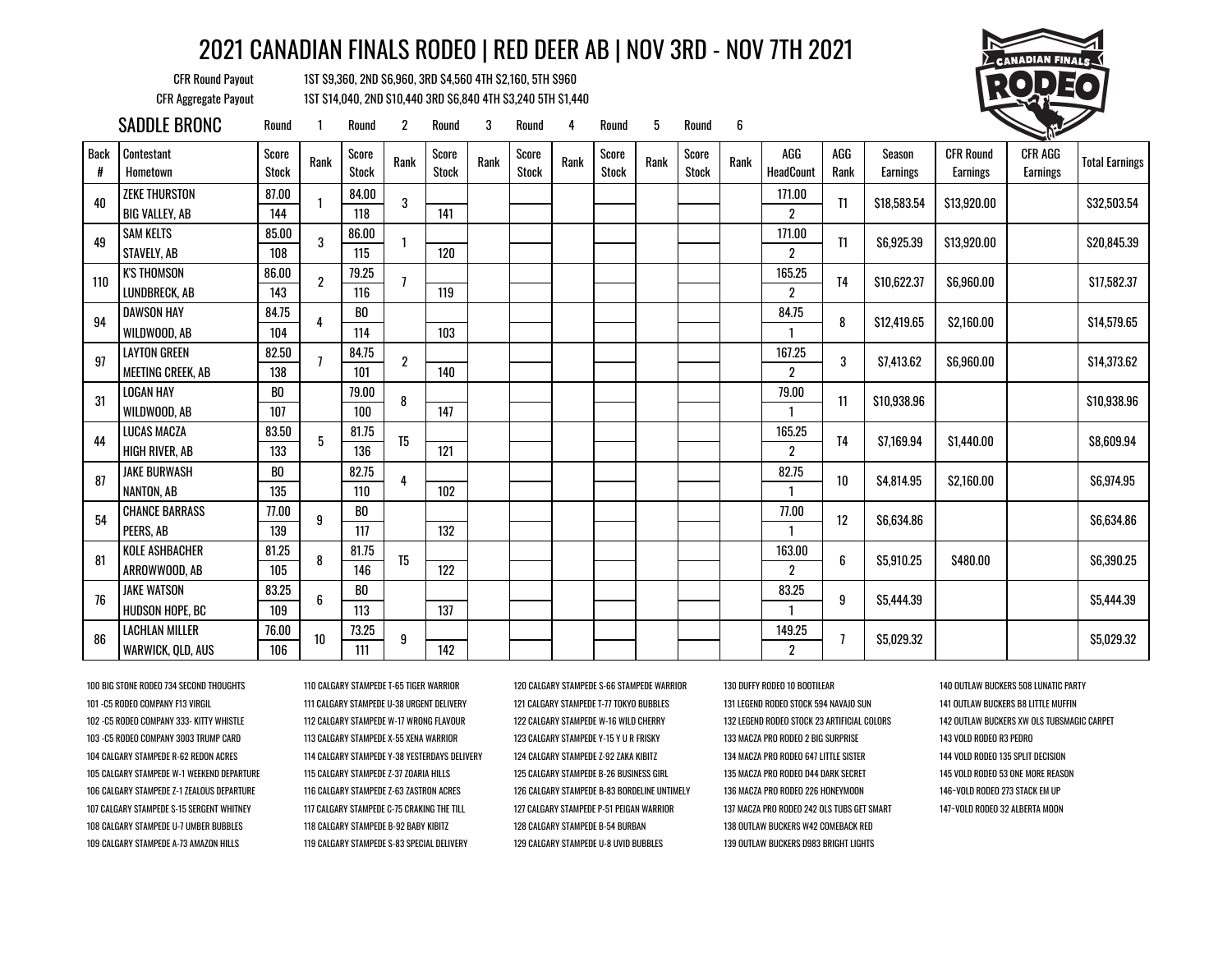CFR Round Payout 1ST \$9,360, 2ND \$6,960, 3RD \$4,560 4TH \$2,160, 5TH \$960 CFR Aggregate Payout 1ST \$14,040, 2ND \$10,440 3RD \$6,840 4TH \$3,240 5TH \$1,440



TIE DOWN ROPING Round <sup>1</sup> Round <sup>2</sup> Round <sup>3</sup> Round <sup>4</sup> Round <sup>5</sup> Round <sup>6</sup> <sup>1</sup>

| <b>Back</b><br># | Contestant<br>Hometown | Time<br><b>Stock</b> | Rank           | <b>Time</b><br><b>Stock</b> | Rank           | Time<br><b>Stock</b> | Rank | Time<br><b>Stock</b> | Rank | Time<br>Stock | Rank | Time<br><b>Stock</b> | Rank | AGG<br>RunCount  | AGG<br>Rank    | Season<br><b>Earnings</b> | <b>CFR Round</b><br>Earnings | <b>CFR AGG</b><br>Earnings | <b>Total Earnings</b> |
|------------------|------------------------|----------------------|----------------|-----------------------------|----------------|----------------------|------|----------------------|------|---------------|------|----------------------|------|------------------|----------------|---------------------------|------------------------------|----------------------------|-----------------------|
| 4                | <b>LOGAN BIRD</b>      | 10.5                 | $\overline{1}$ | 8.2                         | T <sub>2</sub> |                      |      |                      |      |               |      |                      |      | 18.7             | 3              | \$16,809.38               | \$4,560.00                   |                            | \$21,369.38           |
|                  | NANTON, AB             | 371                  |                |                             |                |                      |      |                      |      |               |      |                      |      | $\boldsymbol{2}$ |                |                           |                              |                            |                       |
| 24               | <b>ERIK DUBLANKO</b>   | NT                   |                | 8.1                         |                |                      |      |                      |      |               |      |                      |      | 8.1              | 9              | \$10,285.65               | \$9,360.00                   |                            | \$19,645.65           |
|                  | THORSBY, AB            | 310                  |                |                             |                |                      |      |                      |      |               |      |                      |      |                  |                |                           |                              |                            |                       |
| 13               | <b>CLAYTON SMITH</b>   | 10.4                 | 6              | 8.2                         | T <sub>2</sub> |                      |      |                      |      |               |      |                      |      | 18.6             | $\overline{2}$ | \$12,504.75               | \$4,560.00                   |                            | \$17,064.75           |
|                  | <b>ECKVILLE, AB</b>    | 309                  |                |                             |                |                      |      |                      |      |               |      |                      |      | $\overline{2}$   |                |                           |                              |                            |                       |
| 48               | <b>JASON SMITH</b>     | 7.7                  |                | NT                          |                |                      |      |                      |      |               |      |                      |      | 7.7              | 8              | \$6,979.49                | \$9,360.00                   |                            | \$16,339.49           |
|                  | WIMBORNE, AB           | 385                  |                |                             |                |                      |      |                      |      |               |      |                      |      |                  |                |                           |                              |                            |                       |
| 25               | <b>WYATT HAYES</b>     | 8.8                  | T <sub>2</sub> | <b>NT</b>                   |                |                      |      |                      |      |               |      |                      |      | 8.8              | 10             | \$9,771.07                | \$5,760.00                   |                            | \$15,531.07           |
|                  | <b>GRANUM, AB</b>      | 376                  |                |                             |                |                      |      |                      |      |               |      |                      |      |                  |                |                           |                              |                            |                       |
| 9                | <b>RILEY WARREN</b>    | 9.2                  | 4              | 8.2                         | T <sub>2</sub> |                      |      |                      |      |               |      |                      |      | 17.4             |                | \$7,940.31                | \$6,720.00                   |                            | \$14,660.31           |
|                  | SUNDRE, AB             | 334                  |                |                             |                |                      |      |                      |      |               |      |                      |      | $\boldsymbol{2}$ |                |                           |                              |                            |                       |
| 10               | <b>SHANE SMITH</b>     | 11.6                 | 9              | 11.0                        | 6              |                      |      |                      |      |               |      |                      |      | 22.6             | 5              | \$14,291.28               |                              |                            | \$14,291.28           |
|                  | WIMBORNE, AB           | 304                  |                |                             |                |                      |      |                      |      |               |      |                      |      | $\boldsymbol{2}$ |                |                           |                              |                            |                       |
| 69               | DARREN DUBLANKO        | 8.8                  | T <sub>2</sub> | 11.6                        | 7              |                      |      |                      |      |               |      |                      |      | 20.4             | 4              | \$6,006.13                | \$5,760.00                   |                            | \$11,766.13           |
|                  | THORSBY, AB            | 395                  |                |                             |                |                      |      |                      |      |               |      |                      |      | $\overline{2}$   |                |                           |                              |                            |                       |
| 5                | <b>MORGAN GRANT</b>    | NT                   |                | <b>NT</b>                   |                |                      |      |                      |      |               |      |                      |      |                  |                | \$11,589.53               |                              |                            | \$11,589.53           |
|                  | DIDSBURY, AB           | 315                  |                |                             |                |                      |      |                      |      |               |      |                      |      |                  |                |                           |                              |                            |                       |
| 33               | <b>KYLE LUCAS</b>      | 9.6                  | 5              | 21.6                        | 8              |                      |      |                      |      |               |      |                      |      | 31.2             |                | \$8,050.87                | \$960.00                     |                            | \$9,010.87            |
|                  | <b>CARSTAIRS, AB</b>   | 306                  |                |                             |                |                      |      |                      |      |               |      |                      |      | $\boldsymbol{2}$ |                |                           |                              |                            |                       |
|                  | <b>LOGAN SPADY</b>     | 10.7                 | 8              | NT                          |                |                      |      |                      |      |               |      |                      |      | 10.7             | 11             | \$7,955.21                |                              |                            | \$7,955.21            |
|                  | ALLIANCE, AB           | 330                  |                |                             |                |                      |      |                      |      |               |      |                      |      | $\mathbf{1}$     |                |                           |                              |                            |                       |
| 11               | STEELE DEPAOLI         | 12.8                 | $10$           | 10.3                        | 5              |                      |      |                      |      |               |      |                      |      | 23.1             | 6              | \$6,812.34                | \$960.00                     |                            | \$7,772.34            |
|                  | LONGVIEW, AB           | 314                  |                |                             |                |                      |      |                      |      |               |      |                      |      | $\boldsymbol{2}$ |                |                           |                              |                            |                       |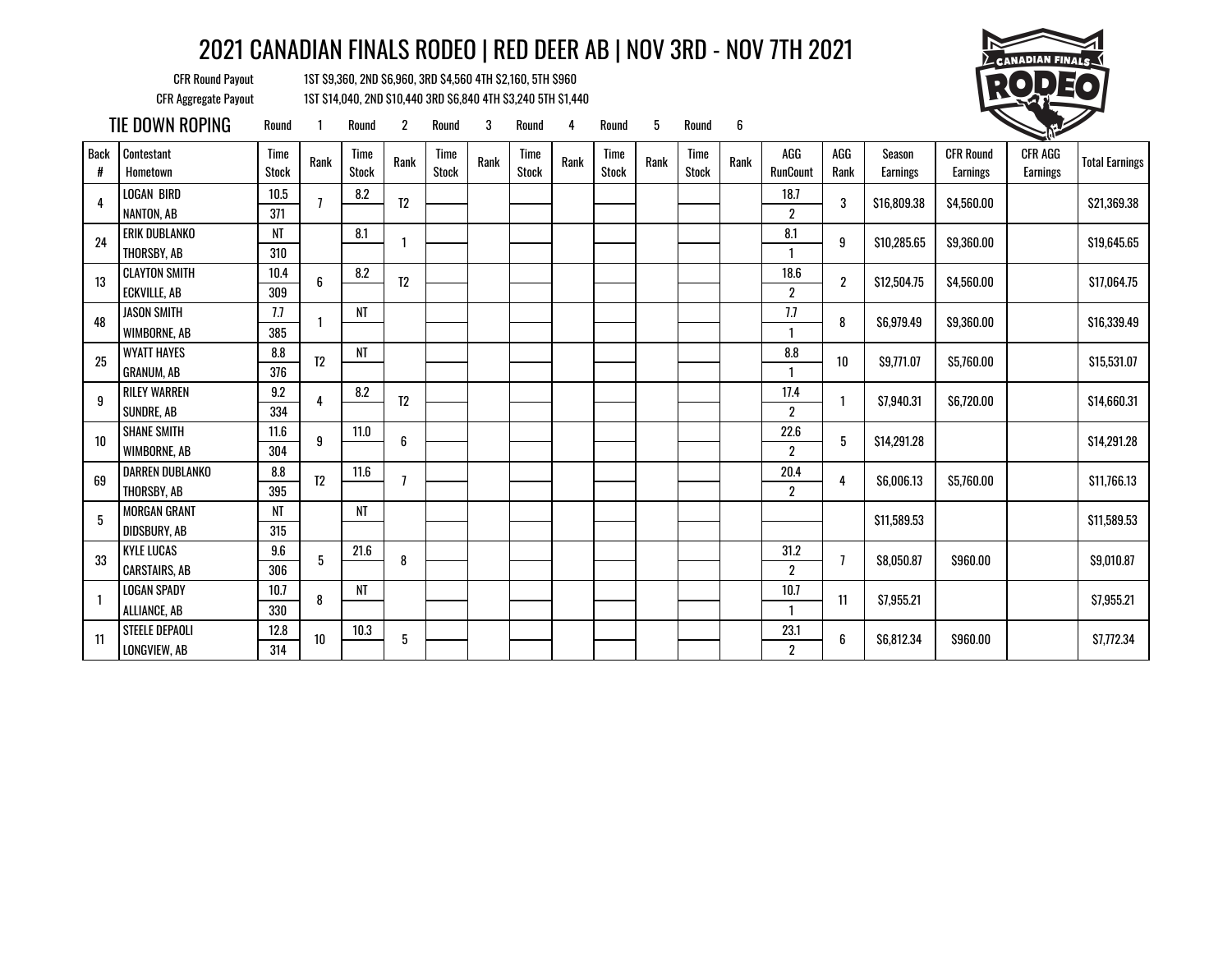CFR Round Payout 1ST \$9,360, 2ND \$6,960, 3RD \$4,560 4TH \$2,160, 5TH \$960 CFR Aggregate Payout 1ST \$14,040, 2ND \$10,440 3RD \$6,840 4TH \$3,240 5TH \$1,440



|                  | <b>BULL RIDING</b>      | Round                 |      | Round                 | $\overline{2}$ | Round          | 3    | Round                 | 4    | Round                 | 5    | Round                 | 6    |                  |             |                    |                                     |                            |                       |
|------------------|-------------------------|-----------------------|------|-----------------------|----------------|----------------|------|-----------------------|------|-----------------------|------|-----------------------|------|------------------|-------------|--------------------|-------------------------------------|----------------------------|-----------------------|
| <b>Back</b><br># | Contestant<br>Hometown  | Score<br><b>Stock</b> | Rank | Score<br><b>Stock</b> | Rank           | Score<br>Stock | Rank | Score<br><b>Stock</b> | Rank | Score<br><b>Stock</b> | Rank | Score<br><b>Stock</b> | Rank | AGG<br>HeadCount | AGG<br>Rank | Season<br>Earnings | <b>CFR Round</b><br><b>Earnings</b> | CFR AGG<br><b>Earnings</b> | <b>Total Earnings</b> |
| 36               | <b>NICK TETZ</b>        | BO                    |      | 86.75                 |                |                |      |                       |      |                       |      |                       |      | 86.75            | 2           | \$10,157.78        | \$9,360.00                          |                            | \$19,517.78           |
|                  | CALGARY, AB             | 335                   |      | 324                   |                | 303            |      |                       |      |                       |      |                       |      |                  |             |                    |                                     |                            |                       |
| 32               | <b>JARED PARSONAGE</b>  | BO                    |      | 85.25                 | $\overline{2}$ |                |      |                       |      |                       |      |                       |      | 85.25            | 3           | \$8,959.17         | \$6,960.00                          |                            | \$15,919.17           |
|                  | <b>MAPLE CREEK, SK</b>  | 321                   |      | 305                   |                | 328            |      |                       |      |                       |      |                       |      | 1                |             |                    |                                     |                            |                       |
| 14               | <b>EDGAR DURAZO</b>     | B <sub>0</sub>        |      | B <sub>0</sub>        |                |                |      |                       |      |                       |      |                       |      |                  |             | \$15,782.21        |                                     |                            | \$15,782.21           |
|                  | MOCTEZUMA, SO, MEX      | 304                   |      | 311                   |                | 338            |      |                       |      |                       |      |                       |      |                  |             |                    |                                     |                            |                       |
| 88               | <b>CALLUM MILLER</b>    | 87.00                 |      | BO                    |                |                |      |                       |      |                       |      |                       |      | 87.00            |             | \$5,200.04         | \$9,360.00                          |                            | \$14,560.04           |
|                  | <b>INNISFAIL, AB</b>    | 337                   |      | 331                   |                | 312            |      |                       |      |                       |      |                       |      | 1                |             |                    |                                     |                            |                       |
| 21               | <b>WACEY FINKBEINER</b> | BO                    |      | B <sub>0</sub>        |                |                |      |                       |      |                       |      |                       |      |                  |             | \$14,450.67        |                                     |                            | \$14,450.67           |
|                  | MEDICINE HAT, AB        | 336                   |      | 306                   |                | 329            |      |                       |      |                       |      |                       |      |                  |             |                    |                                     |                            |                       |
| 85               | <b>TODD CHOTOWETZ</b>   | BO                    |      | 85.00                 | 3              |                |      |                       |      |                       |      |                       |      | 85.00            | 4           | S7.445.12          | \$4,560.00                          |                            | \$12,005.12           |
|                  | MAJOR, SK               | 319                   |      | 302                   |                | 339            |      |                       |      |                       |      |                       |      | 1                |             |                    |                                     |                            |                       |
| 61               | <b>LONNIE WEST</b>      | B <sub>0</sub>        |      | 84.75                 | 4              |                |      |                       |      |                       |      |                       |      | 84.75            | 5           | \$8,609.86         | \$2,160.00                          |                            | \$10,769.86           |
|                  | CADOGAN, AB             | 308                   |      | 301                   |                | 327            |      |                       |      |                       |      |                       |      |                  |             |                    |                                     |                            |                       |
| 70               | <b>GRIFFIN SMELTZER</b> | B <sub>0</sub>        |      | B <sub>0</sub>        |                |                |      |                       |      |                       |      |                       |      |                  |             | \$8,394.32         |                                     |                            | \$8,394.32            |
|                  | <b>CLARESHOLM, AB</b>   | 334                   |      | 325                   |                | 326            |      |                       |      |                       |      |                       |      |                  |             |                    |                                     |                            |                       |
| 46               | <b>ZANE LAMBERT</b>     | B <sub>0</sub>        |      | B <sub>0</sub>        |                |                |      |                       |      |                       |      |                       |      |                  |             | \$7.883.22         |                                     |                            | \$7,883.22            |
|                  | PONOKA, AB              | 322                   |      | 314                   |                | 343            |      |                       |      |                       |      |                       |      |                  |             |                    |                                     |                            |                       |
| 65               | <b>TANNER ENO</b>       | B <sub>0</sub>        |      | B <sub>0</sub>        |                |                |      |                       |      |                       |      |                       |      |                  |             | \$7,533.40         |                                     |                            | \$7,533.40            |
|                  | <b>CORONATION, AB</b>   | 320                   |      | 340                   |                | 307            |      |                       |      |                       |      |                       |      |                  |             |                    |                                     |                            |                       |
| 80               | <b>KYLE BROWN</b>       | B <sub>0</sub>        |      | B <sub>0</sub>        |                |                |      |                       |      |                       |      |                       |      |                  |             | \$6,196.71         |                                     |                            | \$6,196.71            |
|                  | DIDSBURY, AB            | 300                   |      | 313                   |                | 310            |      |                       |      |                       |      |                       |      |                  |             |                    |                                     |                            |                       |
| 112              | <b>CODY COVERCHUK</b>   | BO                    |      | 82.00                 | 5              |                |      |                       |      |                       |      |                       |      | 82.00            | 6           | \$1,376.70         | \$960.00                            |                            | \$2,336.70            |
|                  | MEADOWLAKE, SK          | 323                   |      | 309                   |                | 316            |      |                       |      |                       |      |                       |      |                  |             |                    |                                     |                            |                       |

300~BIG STONE RODEO 635 DEVILS CHILD 310~DUANE KESLER RODEO 680 PERLICH BROS STRAIGHT SHOOTER 320~OUTLAW BUCKERS 726 SPLASH ZONE 330~OUTLAW BUCKERS 135 WILD CHILD 340~VOLD RODEO 617 DUCK SOUP 301~-C5 RODEO COMPANY 714 BIG COLT 311~DUANE KESLER RODEO 731 ALBERTA PRIME DEVILS ADVOCATE 321~OUTLAW BUCKERS 96 CASH 331~OUTLAW BUCKERS 406 CINCH JEANS TOO HOT 341~VOLD RODEO 266 MR. LEGIT 302~-C5 RODEO COMPANY LT DOUBLE VISION 312~DUANE KESLER RODEO 481 SWITCH BACK 322~OUTLAW BUCKERS 222 BLACKSTONE AFTER PARTY 332~SAWYER PRO RODEO 385 BACK FLIP 342~VOLD RODEO 3 DOWN CROWN 303~-C5 RODEO COMPANY 1413 DAYTIME CRIME 313~DUANE KESLER RODEO 758 ALBERTA PRIME UNION JACK 323~OUTLAW BUCKERS 606 ELLENSBURG KICKSTAND 333~SAWYER PRO RODEO -5 TRAIN WRECK 343~VOLD RODEO 545 TIMBER JAM 304~CALGARY STAMPEDE -615 STATE LAW 314~DUFFY RODEO 657 PINOCHIO 324~OUTLAW BUCKERS -52 RICHIE BROS POSITIVELY BANGIN 334~VOLD RODEO 553 TRAPPED 344~VOLD RODEO 303 PAPAS ROCKSTAR 305~CALGARY STAMPEDE 698 DIAMON BACK 315~MACZA PRO RODEO 103 20 TO LIFE 325~OUTLAW BUCKERS 96 TENNESSE WHISKEY 335~VOLD RODEO 403 RIPPED AT THE SEAMS 345~VOLD RODEO 624 RED JAM 306~CALGARY STAMPEDE 785 SKY FALL 316~MACZA PRO RODEO 605 RED LIPSTICK 326~OUTLAW BUCKERS 69 BRAHMA BOOTS CHROME 336~VOLD RODEO 42 LAST RIGHTS 346~VOLD RODEO -300 WHITE TIE 307~CALGARY STAMPEDE -609 CRUSHING HEARTS 317~MACZA PRO RODEO 410 UNHOLY CONFESSION 327~OUTLAW BUCKERS 425 OLS TUBS HOMEGROWN 337~VOLD RODEO 366 ALL ACCESS 347~VOLD RODEO 398 WHISKEY HAND 308~DUANE KESLER RODEO 312 PERLICH BROS CHICAGO GANGSTER 318~OUTLAW BUCKERS 434 CRANK IT UP 328~OUTLAW BUCKERS E59 SAM CROW 338~VOLD RODEO 427 UP SHIFT 309~DUANE KESLER RODEO 523 GUESS HOU 319~OUTLAW BUCKERS 604 LOSE YOUR BONES 329~OUTLAW BUCKERS -6 STAY AWAY 339~VOLD RODEO 528 RAZOR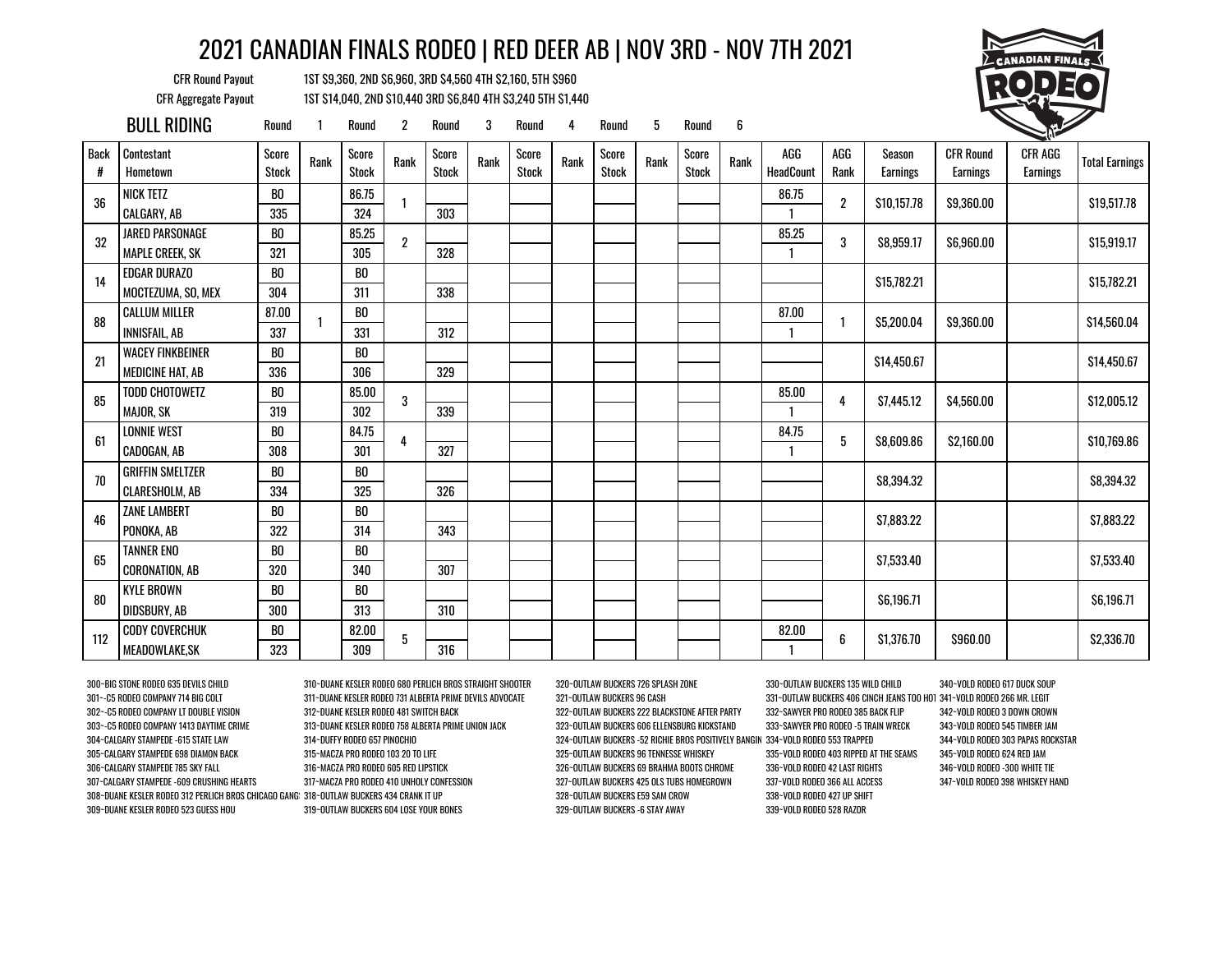

CFR Round Payout 1ST \$9,360, 2ND \$6,960, 3RD \$4,560 4TH \$2,160, 5TH \$960

CFR Aggregate Payout 1ST \$14,040, 2ND \$10,440 3RD \$6,840 4TH \$3,240 5TH \$1,440 TEAM ROPING - HEADER Round 1 Round 2 Round 3 Round 4 Round 5 Round 6 1

| Back<br># | Contestant<br>Hometown                      | Time<br><b>Stock</b>     | Rank             | Time<br><b>Stock</b> | Rank             | Time<br><b>Stock</b> | Rank | Time<br><b>Stock</b> | Rank | Time<br><b>Stock</b> | Rank | Time<br>Stock | Rank | AGG<br><b>RunCount</b>      | AGG<br>Rank    | Season<br><b>Earnings</b> | <b>CFR Round</b><br><b>Earnings</b> | <b>CFR AGG</b><br><b>Earnings</b> | <b>Total Earnings</b> |
|-----------|---------------------------------------------|--------------------------|------------------|----------------------|------------------|----------------------|------|----------------------|------|----------------------|------|---------------|------|-----------------------------|----------------|---------------------------|-------------------------------------|-----------------------------------|-----------------------|
| 58        | TEE MCLEOD<br><b>WALDECK, SK</b>            | 4.3<br>75                |                  | 4.1                  |                  |                      |      |                      |      |                      |      |               |      | 8.4<br>$\overline{2}$       |                | \$6,465.92                | \$18,720.00                         |                                   | \$25,185.92           |
| 84        | <b>LOGAN BONNETT</b><br>PONOKA, AB          | 5.6<br>15                | 3                | 4.2                  | $\boldsymbol{2}$ |                      |      |                      |      |                      |      |               |      | $9.8\,$<br>$\boldsymbol{2}$ | $\overline{2}$ | \$5,132.80                | \$11,520.00                         |                                   | \$16,652.80           |
| 6         | <b>DAWSON GRAHAM</b><br>WAINWRIGHT, AB      | NT<br>51                 |                  | NT                   |                  |                      |      |                      |      |                      |      |               |      |                             |                | \$16,345.81               |                                     |                                   | \$16,345.81           |
| 19        | <b>KASH BONNETT</b><br>PONOKA, AB           | $5.8\,$<br>73            | <b>T4</b>        | 9.3                  | 6                |                      |      |                      |      |                      |      |               |      | 15.1<br>$\boldsymbol{2}$    | 6              | \$10,915.26               | \$1,560.00                          |                                   | \$12,475.26           |
| 83        | <b>CLAY ULLERY</b><br>VALLEYVIEW, AB        | 5.0<br>21                | $\boldsymbol{2}$ | <b>NT</b>            |                  |                      |      |                      |      |                      |      |               |      | 5.0                         |                | \$5,146.97                | \$6,960.00                          |                                   | \$12,106.97           |
| 11        | <b>STEELE DEPAOLI</b><br>LONGVIEW, AB       | 9.2<br>45                |                  | 4.3                  | 3                |                      |      |                      |      |                      |      |               |      | 13.5<br>$\overline{2}$      | 5              | \$6,770.42                | \$4,560.00                          |                                   | \$11,330.42           |
| 55        | <b>TATE SCHMIDT</b><br><b>BARRHEAD, AB</b>  | 5.8<br>160               | T <sub>4</sub>   | 4.9                  | 4                |                      |      |                      |      |                      |      |               |      | 10.7<br>$\boldsymbol{2}$    | 3              | \$6,625.13                | \$3,720.00                          |                                   | \$10,345.13           |
| 34        | TEL FLEWELLING<br>LACOMBE, AB               | 14.5<br>$\boldsymbol{2}$ | 9                | NT                   |                  |                      |      |                      |      |                      |      |               |      | 14.5                        | 9              | \$8,045.13                |                                     |                                   | \$8,045.13            |
| 38        | <b>DENVER JOHNSON</b><br>STRATHMORE, AB     | 9.6<br>5                 | 8                | <b>NT</b>            |                  |                      |      |                      |      |                      |      |               |      | 9.6                         | 8              | \$7,503.07                |                                     |                                   | \$7,503.07            |
| 67        | <b>TUFTIN MCLEOD</b><br>WALDECK, SK         | 7.4<br>195               | 6                | 6.0                  | 5                |                      |      |                      |      |                      |      |               |      | 13.4<br>$\overline{2}$      | 4              | \$6,025.29                | \$960.00                            |                                   | \$6,985.29            |
| 51        | <b>BRETT BUSS</b><br>PONOKA, AB             | NT<br>24                 |                  |                      |                  |                      |      |                      |      |                      |      |               |      |                             |                | \$6,664.79                |                                     |                                   | \$6,664.79            |
| 71        | <b>GRADY BRANDEN</b><br><b>BARRHEAD, AB</b> | NT<br>43                 |                  | NT                   |                  |                      |      |                      |      |                      |      |               |      |                             |                | \$5,791.73                |                                     |                                   | \$5,791.73            |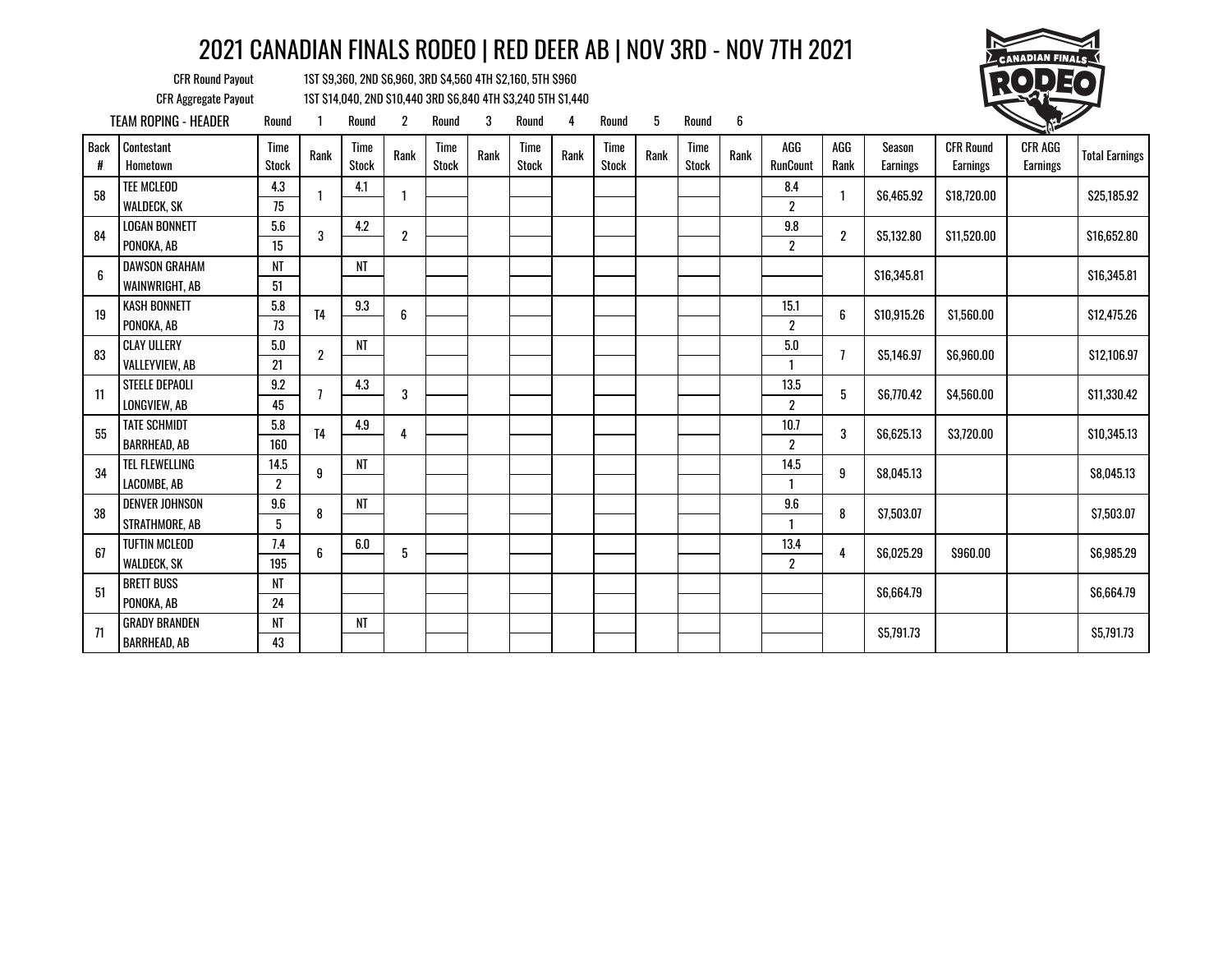

CFR Round Payout 1ST \$9,360, 2ND \$6,960, 3RD \$4,560 4TH \$2,160, 5TH \$960

CFR Aggregate Payout 1ST \$14,040, 2ND \$10,440 3RD \$6,840 4TH \$3,240 5TH \$1,440 TEAM ROPING - HEELER Round 1 Round 2 Round 3 Round 4 Round 5 Round 6 1

|                  |                                             |                        |                  |                      |                |                             |      |                      |      |               |      |                      |      |                          |             |                           |                              | - 1                        |                       |
|------------------|---------------------------------------------|------------------------|------------------|----------------------|----------------|-----------------------------|------|----------------------|------|---------------|------|----------------------|------|--------------------------|-------------|---------------------------|------------------------------|----------------------------|-----------------------|
| <b>Back</b><br># | Contestant<br>Hometown                      | Time<br><b>Stock</b>   | Rank             | Time<br><b>Stock</b> | Rank           | <b>Time</b><br><b>Stock</b> | Rank | Time<br><b>Stock</b> | Rank | Time<br>Stock | Rank | Time<br><b>Stock</b> | Rank | AGG<br><b>RunCount</b>   | AGG<br>Rank | Season<br><b>Earnings</b> | <b>CFR Round</b><br>Earnings | <b>CFR AGG</b><br>Earnings | <b>Total Earnings</b> |
| 59               | <b>BRADY CHAPPEL</b><br>MOOSE JAW, SK       | 4.3<br>75              |                  | 4.1                  | 1              |                             |      |                      |      |               |      |                      |      | 8.4<br>$\boldsymbol{2}$  |             | \$6,465.90                | \$18,720.00                  |                            | \$25,185.90           |
| 20               | <b>KEELY BONNETT</b>                        | 5.6                    | 3                | 4.2                  | $\overline{2}$ |                             |      |                      |      |               |      |                      |      | 9.8                      | 2           | \$5,991.71                | \$11,520.00                  |                            | \$17,511.71           |
|                  | PONOKA, AB                                  | 15                     |                  |                      |                |                             |      |                      |      |               |      |                      |      | $\overline{2}$           |             |                           |                              |                            |                       |
| 3                | <b>DILLON GRAHAM</b><br>WAINWRIGHT, AB      | NT<br>51               |                  | NT                   |                |                             |      |                      |      |               |      |                      |      |                          |             | \$16,970.93               |                              |                            | \$16,970.93           |
|                  | <b>LOGAN SPADY</b><br>ALLIANCE, AB          | 5.8<br>73              | <b>T4</b>        | 9.3                  | 6              |                             |      |                      |      |               |      |                      |      | 15.1<br>$\boldsymbol{2}$ | 6           | \$10,915.28               | \$1,560.00                   |                            | \$12,475.28           |
| 82               | <b>TYCE MCLEOD</b><br>WALDECK, SK           | 5.0<br>21              | $\boldsymbol{2}$ | NT                   |                |                             |      |                      |      |               |      |                      |      | 5.0<br>1                 |             | \$5,146.97                | \$6,960.00                   |                            | \$12,106.97           |
| 9                | <b>RILEY WARREN</b><br>SUNDRE, AB           | 9.2<br>45              |                  | 4.3                  | 3              |                             |      |                      |      |               |      |                      |      | 13.5<br>$\overline{2}$   | 5           | \$6,770.38                | \$4,560.00                   |                            | \$11,330.38           |
| 74               | <b>KAGEN SCHMIDT</b><br><b>BARRHEAD, AB</b> | 5.8<br>160             | T <sub>4</sub>   | 4.9                  | 4              |                             |      |                      |      |               |      |                      |      | 10.7<br>$\boldsymbol{2}$ | 3           | \$5,466.56                | \$3,720.00                   |                            | \$9,186.56            |
| 35               | <b>TYREL FLEWELLING</b><br>LACOMBE, AB      | 14.5<br>$\overline{2}$ | 9                | NT                   |                |                             |      |                      |      |               |      |                      |      | 14.5                     | 9           | \$8,045.11                |                              |                            | \$8,045.11            |
| 68               | <b>KODY POTTS</b><br>PEERS, AB              | 7.4<br>195             | 6                | 6.0                  | 5              |                             |      |                      |      |               |      |                      |      | 13.4<br>$\boldsymbol{2}$ |             | \$6.025.27                | \$960.00                     |                            | \$6,985.27            |
| 50               | <b>WYATT EIRIKSON</b><br>OKOTOKS, AB        | 9.6<br>5               | 8                | <b>NT</b>            |                |                             |      |                      |      |               |      |                      |      | 9.6<br>1                 | 8           | \$6,692.82                |                              |                            | \$6,692.82            |
| 52               | <b>KLAY WHYTE</b><br>PONOKA, AB             | NT<br>24               |                  | NT                   |                |                             |      |                      |      |               |      |                      |      |                          |             | \$6,664.77                |                              |                            | \$6,664.77            |
| 18               | QUENTIN BRANDEN<br><b>BARRHEAD, AB</b>      | <b>NT</b><br>43        |                  | NT                   |                |                             |      |                      |      |               |      |                      |      |                          |             | \$5,791.73                |                              |                            | \$5,791.73            |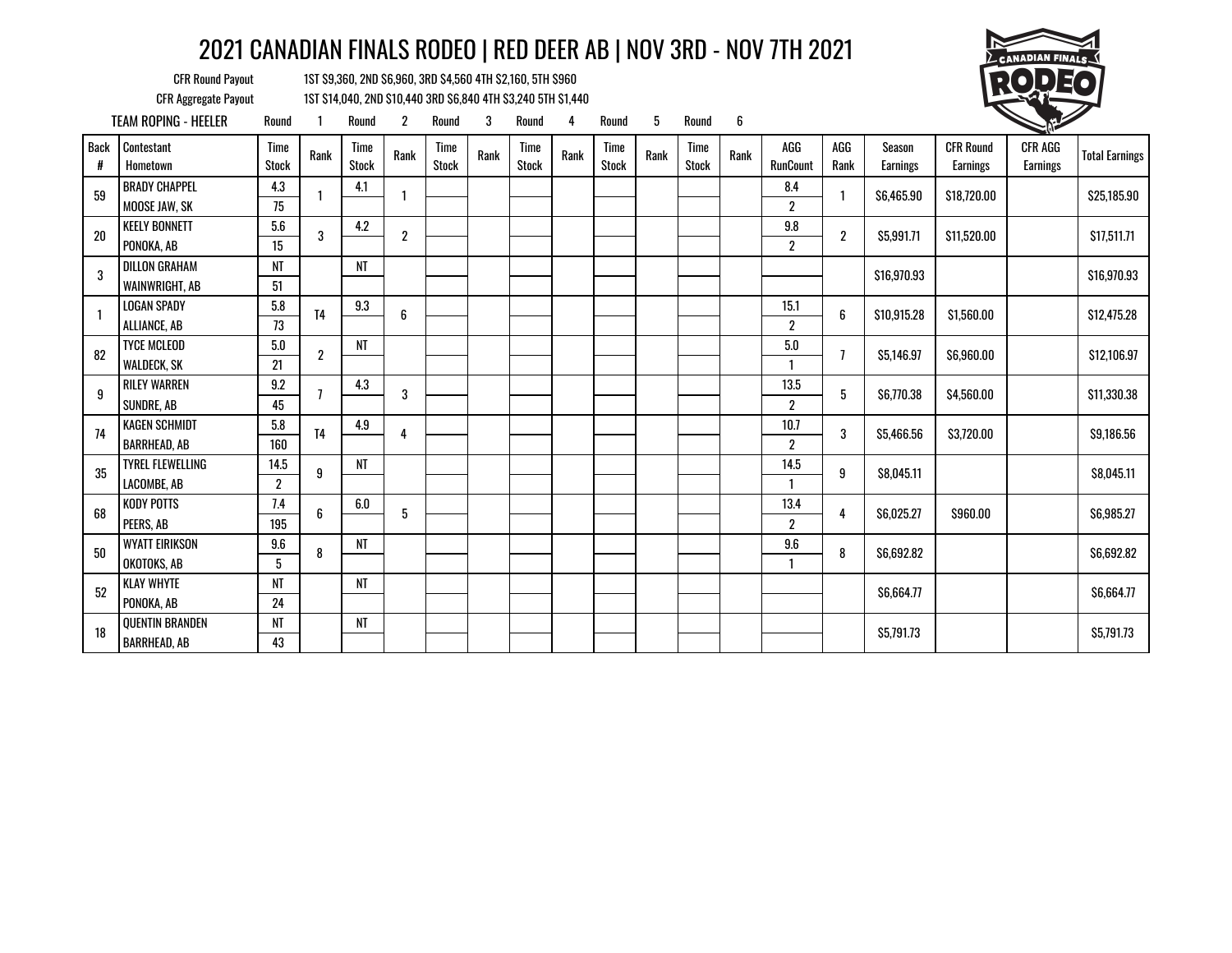CFR Round Payout 1ST \$850, 2ND \$510, 3RD \$340 CFR Aggregate Payout 1ST \$680, 2ND \$510, 3RD \$340, 4TH \$170

|           | STEER RIDING           | Round                 |      | Round          | 2              | Round          | 3    | Round          |      |                         |  |                  |                    |                              | <b>Contract of the Contract of the Contract of The Contract of The Contract of The Contract of The Contract of The Contract of The Contract of The Contract of The Contract of The Contract of The Contract of The Contract of T</b> |                      |
|-----------|------------------------|-----------------------|------|----------------|----------------|----------------|------|----------------|------|-------------------------|--|------------------|--------------------|------------------------------|--------------------------------------------------------------------------------------------------------------------------------------------------------------------------------------------------------------------------------------|----------------------|
| Back<br># | Contestant<br>Hometown | Score<br><b>Stock</b> | Rank | Score<br>Stock | Rank           | Score<br>Stock | Rank | Score<br>Stock | Rank | AGG<br><b>HeadCount</b> |  | AGG<br>Rank      | Season<br>Earnings | <b>CFR Round</b><br>Earnings | CFR AGG<br>Earnings                                                                                                                                                                                                                  | <b>Total Earning</b> |
| 95        | <b>JHETT WHEELER</b>   | BO                    |      | BO             |                |                |      |                |      |                         |  |                  | \$3,066.41         |                              |                                                                                                                                                                                                                                      | \$3,066.41           |
|           | SYLVAN LAKE, AB        | 601                   |      | 622            |                | 611            |      |                |      |                         |  |                  |                    |                              |                                                                                                                                                                                                                                      |                      |
| 99        | <b>GRADY YOUNG</b>     | 70.50                 |      | BO             |                |                |      |                |      | 70.50                   |  | 3                |                    | \$510.00                     |                                                                                                                                                                                                                                      | \$3,057.71           |
|           | TYVAN, SK              | 603                   |      | 623            |                | 612            |      |                |      |                         |  |                  | \$2,547.71         |                              |                                                                                                                                                                                                                                      |                      |
| 102       | <b>KANE SCOTT</b>      | 74.00                 |      | BO             |                |                |      |                |      | 74.00                   |  | $\boldsymbol{2}$ |                    |                              |                                                                                                                                                                                                                                      |                      |
|           | CONDOR, AB             | 604                   |      | 616            |                | 608            |      |                |      |                         |  |                  | \$2,164.80         | \$850.00                     |                                                                                                                                                                                                                                      | \$3,014.80           |
| 106       | NASH LOEWEN            | BO                    |      | 67.25          |                |                |      |                |      | 67.25                   |  |                  |                    |                              |                                                                                                                                                                                                                                      | \$2,548.23           |
|           | WINFIELD, AB           | 600                   |      | 621            |                | 624            |      |                |      |                         |  | 4                | \$1,698.23         | \$850.00                     |                                                                                                                                                                                                                                      |                      |
| 109       | JESTIN JACKLIN         | 62.00                 | 3    | 66.75          | $\overline{2}$ |                |      |                |      | 128.75                  |  |                  | \$103.30           | \$850.00                     |                                                                                                                                                                                                                                      | \$953.30             |
|           | PONOKA, AB             | 606                   |      | 620            |                | 609            |      |                |      | $\mathbf{2}^{\circ}$    |  |                  |                    |                              |                                                                                                                                                                                                                                      |                      |
| 107       | HOLDEN ATKINSON        | BO                    |      | B <sub>0</sub> |                |                |      |                |      |                         |  |                  | S808.26            |                              |                                                                                                                                                                                                                                      |                      |
|           | BLACK DIAMOND, AB      | 607                   |      | 617            |                | 614            |      |                |      |                         |  |                  |                    |                              |                                                                                                                                                                                                                                      | \$808.26             |
| 108       | NOAH CALF ROBE         | BO                    |      | BO             |                |                |      |                |      |                         |  |                  | \$103.31           |                              |                                                                                                                                                                                                                                      | \$103.31             |
|           | LETHBRIDGE, AB         | 605                   |      | 619            |                | 610            |      |                |      |                         |  |                  |                    |                              |                                                                                                                                                                                                                                      |                      |

| <b>ANADIAN FINALS</b> |
|-----------------------|
|                       |
|                       |
|                       |

|              |                |                |      |                |      |                  |                  |                    |                              | - 11                |                       |
|--------------|----------------|----------------|------|----------------|------|------------------|------------------|--------------------|------------------------------|---------------------|-----------------------|
| core<br>tock | Rank           | Score<br>Stock | Rank | Score<br>Stock | Rank | AGG<br>Rank      | AGG<br>HeadCount | Season<br>Earnings | <b>CFR Round</b><br>Earnings | CFR AGG<br>Earnings | <b>Total Earnings</b> |
| BO           |                |                |      |                |      |                  |                  | \$3,066.41         |                              |                     | \$3,066.41            |
| 322          |                | 611            |      |                |      |                  |                  |                    |                              |                     |                       |
| BO           |                |                |      |                |      | 3                | 70.50            | \$2,547.71         | \$510.00                     |                     | \$3,057.71            |
| 323          |                | 612            |      |                |      |                  |                  |                    |                              |                     |                       |
| BO           |                |                |      |                |      | $\boldsymbol{2}$ | 74.00            | \$2,164.80         | \$850.00                     |                     | \$3,014.80            |
| 616          |                | 608            |      |                |      |                  |                  |                    |                              |                     |                       |
| 7.25         |                |                |      |                |      |                  | 67.25            |                    |                              |                     | \$2,548.23            |
| 621          |                | 624            |      |                |      | 4                |                  | \$1,698.23         | \$850.00                     |                     |                       |
| 6.75         |                |                |      |                |      |                  | 128.75           |                    |                              |                     |                       |
| 620          | $\overline{2}$ | 609            |      |                |      |                  | 2                | \$103.30           | \$850.00                     |                     | \$953.30              |
| BO           |                |                |      |                |      |                  |                  |                    |                              |                     |                       |
| 617          |                | 614            |      |                |      |                  |                  | \$808.26           |                              |                     | \$808.26              |
| BO.          |                |                |      |                |      |                  |                  |                    |                              |                     |                       |
| 619          |                | 610            |      |                |      |                  |                  | \$103.31           |                              |                     | \$103.31              |

# 2021 CANADIAN FINALS RODEO | RED DEER AB | NOV 6TH - NOV 7TH 2021

CFR Round Payout 1ST \$2,300 2ND \$1,700, 3RD \$1,000 CFR Aggregate Payout 1ST \$3,500, 2ND \$2,500, 3RD \$1,500

| <b>Back</b><br>Ħ | Contestant<br>Hometown   | Score<br>Stock | Rank | Score<br>Stock | Rank | Score<br>Stock | Rank |
|------------------|--------------------------|----------------|------|----------------|------|----------------|------|
| 17               | LAKOTA BIRD              |                |      |                |      |                |      |
|                  | NANTON, AB               |                |      |                |      |                |      |
| 93               | <b>KENDAL PIERSON</b>    |                |      |                |      |                |      |
|                  | WARDLOW, AB              |                |      |                |      |                |      |
|                  | JENNA DALLYN             |                |      |                |      |                |      |
| 96               | NANTON, AB               |                |      |                |      |                |      |
| 98               | <b>BAILEY HINES</b>      |                |      |                |      |                |      |
|                  | <b>MARWAYNE, AB</b>      |                |      |                |      |                |      |
| 78               | <b>KYLIE WHITESIDE</b>   |                |      |                |      |                |      |
|                  | LONGVIEW, AB             |                |      |                |      |                |      |
| 105              | <b>TAYLOR FLEWELLING</b> |                |      |                |      |                |      |
|                  | LACOMBE, AB              |                |      |                |      |                |      |



| AGG<br><b>HeadCount</b> | AGG<br>Rank | Season<br><b>Earnings</b> | <b>CFR Round</b><br>Earnings | CFR AGG<br><b>Earnings</b> | <b>Total Earnings</b> |
|-------------------------|-------------|---------------------------|------------------------------|----------------------------|-----------------------|
|                         |             | \$5,782.32                |                              |                            | \$5,782.32            |
|                         |             | \$3,934.18                |                              |                            | \$3,934.18            |
|                         |             | \$2,911.18                |                              |                            | \$2,911.18            |
|                         |             | \$2,674.02                |                              |                            | \$2,674.02            |
|                         |             | \$2,217.46                |                              |                            | \$2,217.46            |
|                         |             | \$1,867.78                |                              |                            | \$1,867.78            |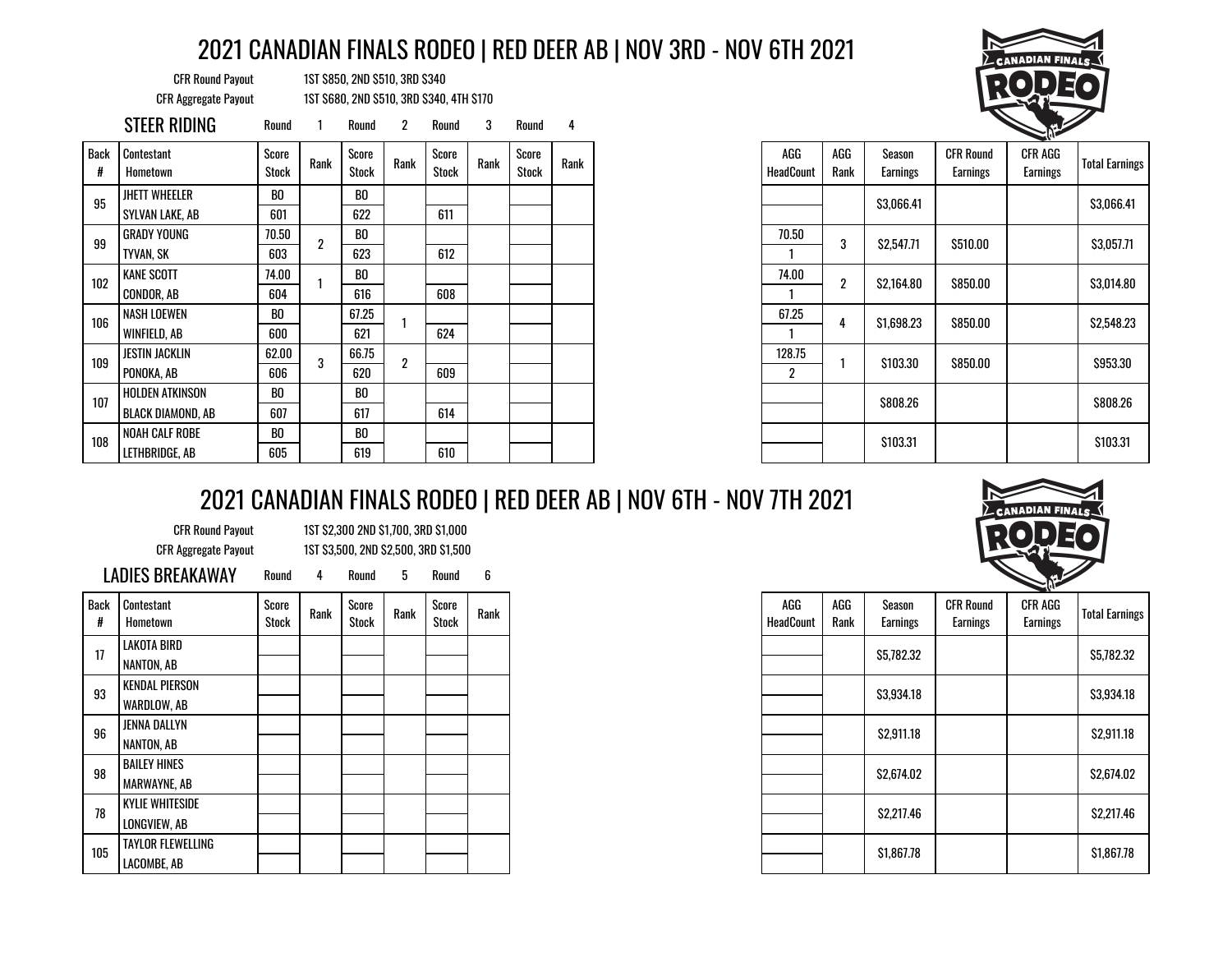|                  | <b>CFR Round Payout</b> |                       |      | 1ST \$1,020, 2ND \$680 |                      |                       |      |
|------------------|-------------------------|-----------------------|------|------------------------|----------------------|-----------------------|------|
|                  | NOVICE SADDLEBRONC      | Round                 |      | Round                  | $\mathbf{2}^{\circ}$ | Round                 | 3    |
| <b>Back</b><br># | Contestant<br>Hometown  | Score<br><b>Stock</b> | Rank | Score<br>Stock         | Rank                 | Score<br><b>Stock</b> | Rank |
| 104<br>101       | <b>BRODIE ROESSLER</b>  | 70.50                 |      | 76.75                  |                      |                       |      |
|                  | <b>FAIRVIEW, AB</b>     | 406                   |      | 405                    |                      | 403                   |      |
|                  | <b>TYREL ROBERTS</b>    | BO                    |      | 75.75                  | 2                    |                       |      |
|                  | CHARLIE LAKE, BC        | 404                   |      | 401                    |                      | 414                   |      |
| 100              | <b>SAWYER EIRIKSON</b>  | B <sub>0</sub>        |      | BO                     |                      |                       |      |
|                  | OKOTOKS, AB             | 413                   |      | 407                    |                      | 411                   |      |



|                           |                                     | こい                         |                       |  |  |
|---------------------------|-------------------------------------|----------------------------|-----------------------|--|--|
| Season<br><b>Earnings</b> | <b>CFR Round</b><br><b>Earnings</b> | CFR AGG<br><b>Earnings</b> | <b>Total Earnings</b> |  |  |
| \$1,705.30                | \$2.040.00                          |                            | \$3.745.30            |  |  |
| \$1,568.46                | \$680.00                            |                            | \$2.248.46            |  |  |
| \$1.319.20                |                                     |                            | \$1,319.20            |  |  |

### 2021 CANADIAN FINALS RODEO | RED DEER AB | NOV 3RD - NOV 5TH 2021

|                  | <b>CFR Round Payout</b> |                |            | 1ST \$1,020, 2ND \$680 |      |                |      |
|------------------|-------------------------|----------------|------------|------------------------|------|----------------|------|
|                  | <b>NOVICE BAREBACK</b>  | Round          |            | Round                  | 2    | Round          | 3    |
| <b>Back</b><br># | Contestant<br>Hometown  | Score<br>Stock | Rank       | Score<br>Stock         | Rank | Score<br>Stock | Rank |
| 91               | <b>CRUZ MCNULTY</b>     | 78.00          |            | 61.50                  |      |                |      |
|                  | BIGGAR, SK              | 509            |            | 512                    |      | 510            |      |
| 103              | ETHAN MAZURENKO         | 72.50          |            | B <sub>0</sub>         |      |                |      |
|                  | THORHILD, AB            | 502            | 507<br>513 |                        |      |                |      |

400~BIG STONE RODEO 711 RUBLES 408~DUFFY RODEO 2L SONORA 500~BIG STONE RODEO LT88 WHISKEY BENT 508~MACZA PRO RODEO 677 AKA 401~C+ RODEO CY47 KISSIN KATE 409~MACZA PRO RODEO 231 BLACK BETTY 501~BIG STONE RODEO Y12 HOMBRE 509~MACZA PRO RODEO 844 CRAZY ALICE 402~-C5 RODEO COMPANY B18 MISTER TWISTER 410~MACZA PRO RODEO 46 LUCKY CAB 502~C+ RODE0 709 THE GRADUATE 510~MACZA PRO RODEO 213 ALBERTA WILDCAT 403~-C5 RODEO COMPANY 5206 SHATTERED LUNATIC 411~OUTLAW BUCKERS 41 RIVER REFLECTION 503~C+ RODEO C731 CRISTIAN 511~MACZA PRO RODEO 504 SUNDAY STEPPER 404~DUANE KESLER RODEO 3371 DEVILS SUN 412~SAWYER PRO RODEO B222 HIGHLIGHT REEL 504~CALGARY STAMPEDE X-89 XAVIER JOAN 512~SAWYER PRO RODEO 437 GREY CLOUD 405~DUANE KESLER RODEO E13 FOX HOLE 413~VOLD RODEO 11 SHORTY 505~DUANE KESLER RODEO 77 FABIO 513~VOLD RODEO 30 SUPER 8 406~DUFFY RODEO 242 TOOL TIME 414~VOLD RODEO P87 TURF WARS 506~DUANE KESLER RODEO 701 EASY MONEY 514~VOLD RODEO 29 SHEER ICE 407~DUFFY RODEO 70 PATCHES 507~FRANKLIN NORTHCOTT YULE RODEO X4 INDIAN DANCER

| Season<br>Earnings | <b>CFR Round</b><br>Earnings | CFR AGG<br><b>Earnings</b> | <b>Total Earnings</b> |  |  |
|--------------------|------------------------------|----------------------------|-----------------------|--|--|
| S4.042.96          | \$2.040.00                   |                            | \$6.082.96            |  |  |
| \$2,057.23         | \$680.00                     |                            | \$2.737.23            |  |  |